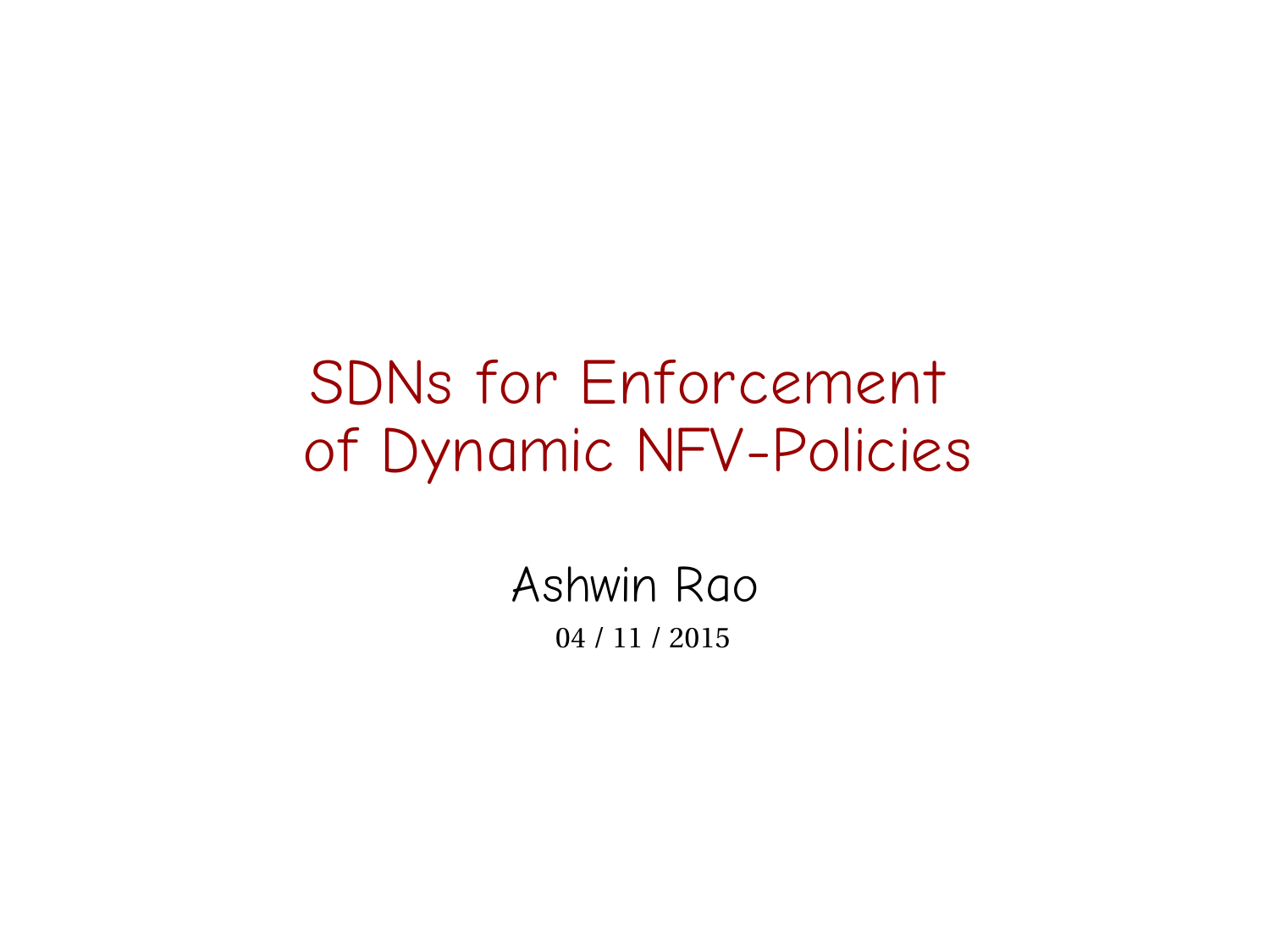

• Increasing presence of Network Functions (NF)

Sherry et al. "Making Middleboxes Someone Else's Problem: Network Processing as a Cloud Service." In SIGCOMM '12.

- Need for dynamic policies
	- "The current service function deployment models are relatively static … greatly reducing the ability of an operator to introduce new services...'

J. Halpern et al. RFC 7665. "Service Function Chaining (SFC) Architecture." October 2015.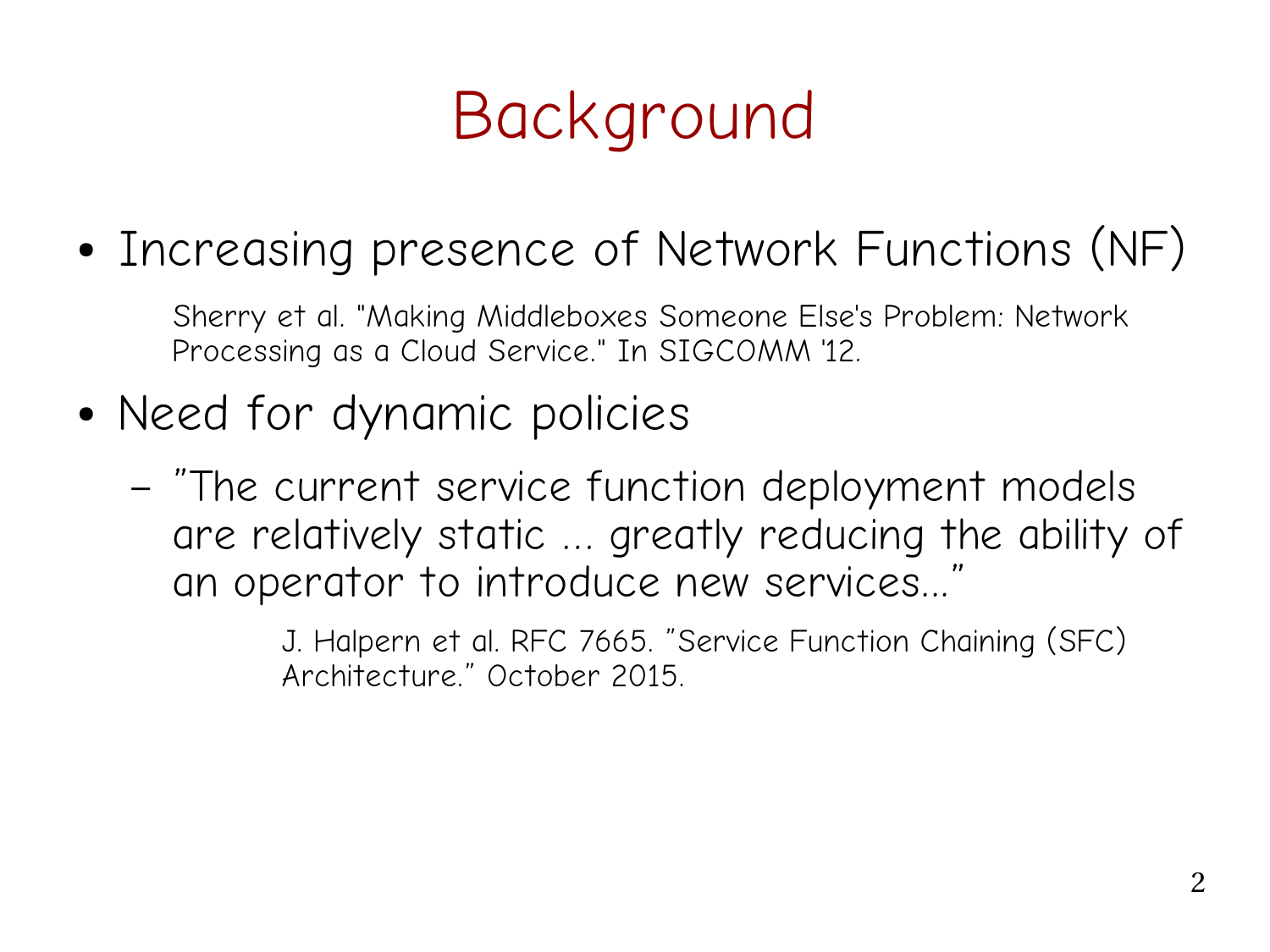- NF Composition
- Resource Management
- Packet Modification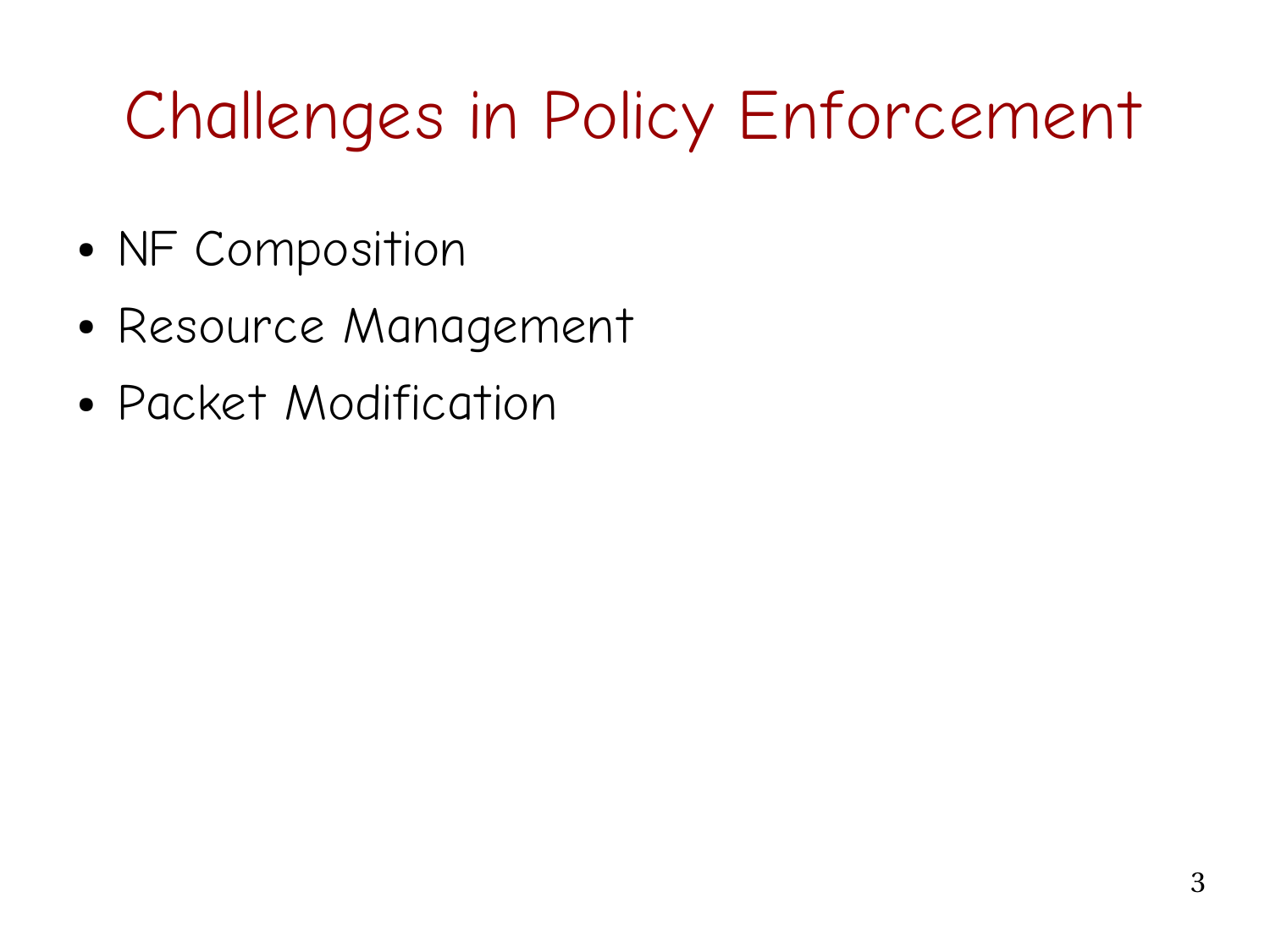- NF Composition
- Resource Management
- Packet Modification Policy: Egress  $\rightarrow$  Firewall  $\rightarrow$  IDS  $\rightarrow$  Proxy  $\rightarrow$  Ingress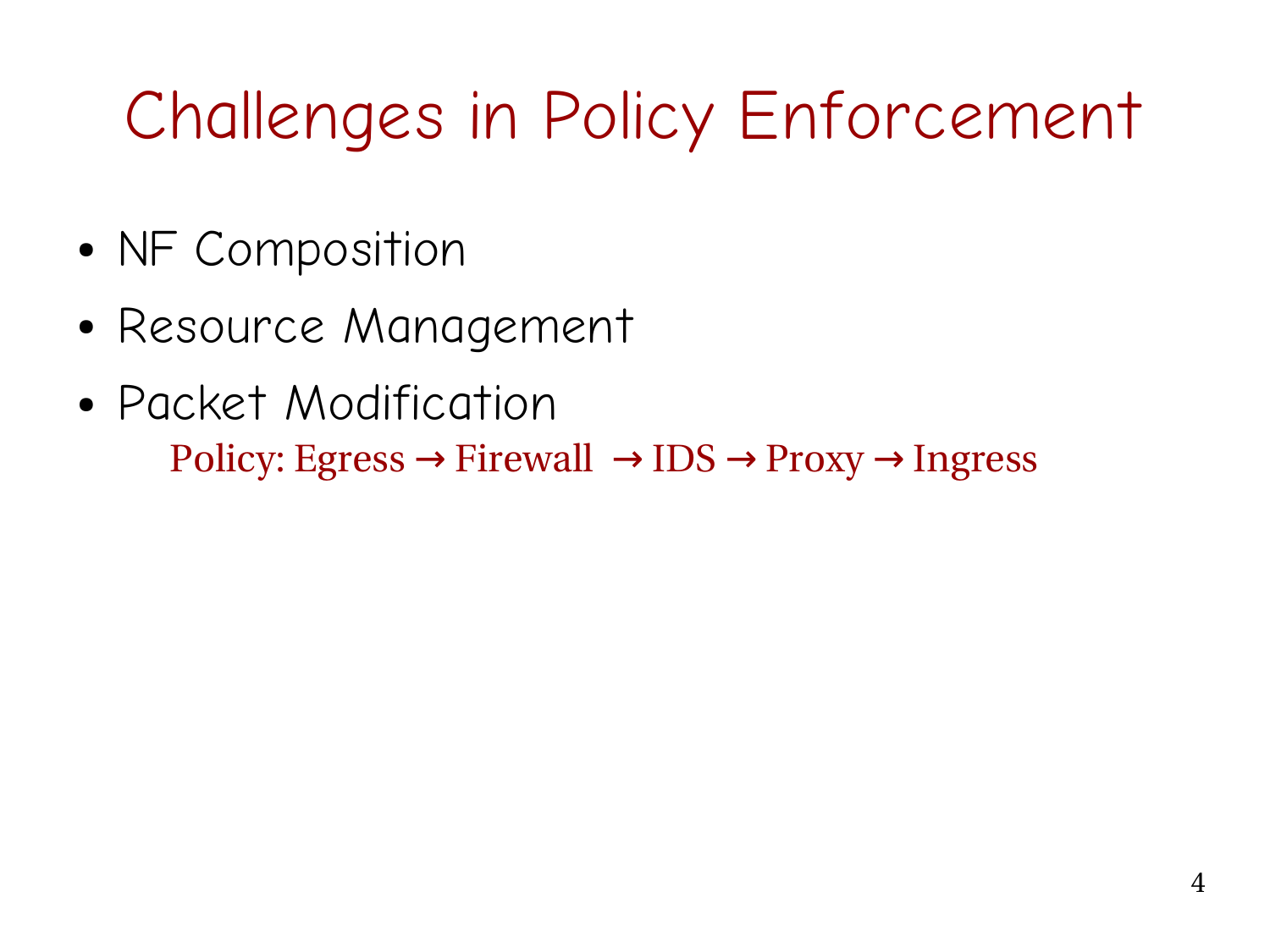- NF Composition
- Resource Management
- Packet Modification Policy: Egress  $\rightarrow$  Firewall  $\rightarrow$  IDS  $\rightarrow$  Proxy  $\rightarrow$  Ingress

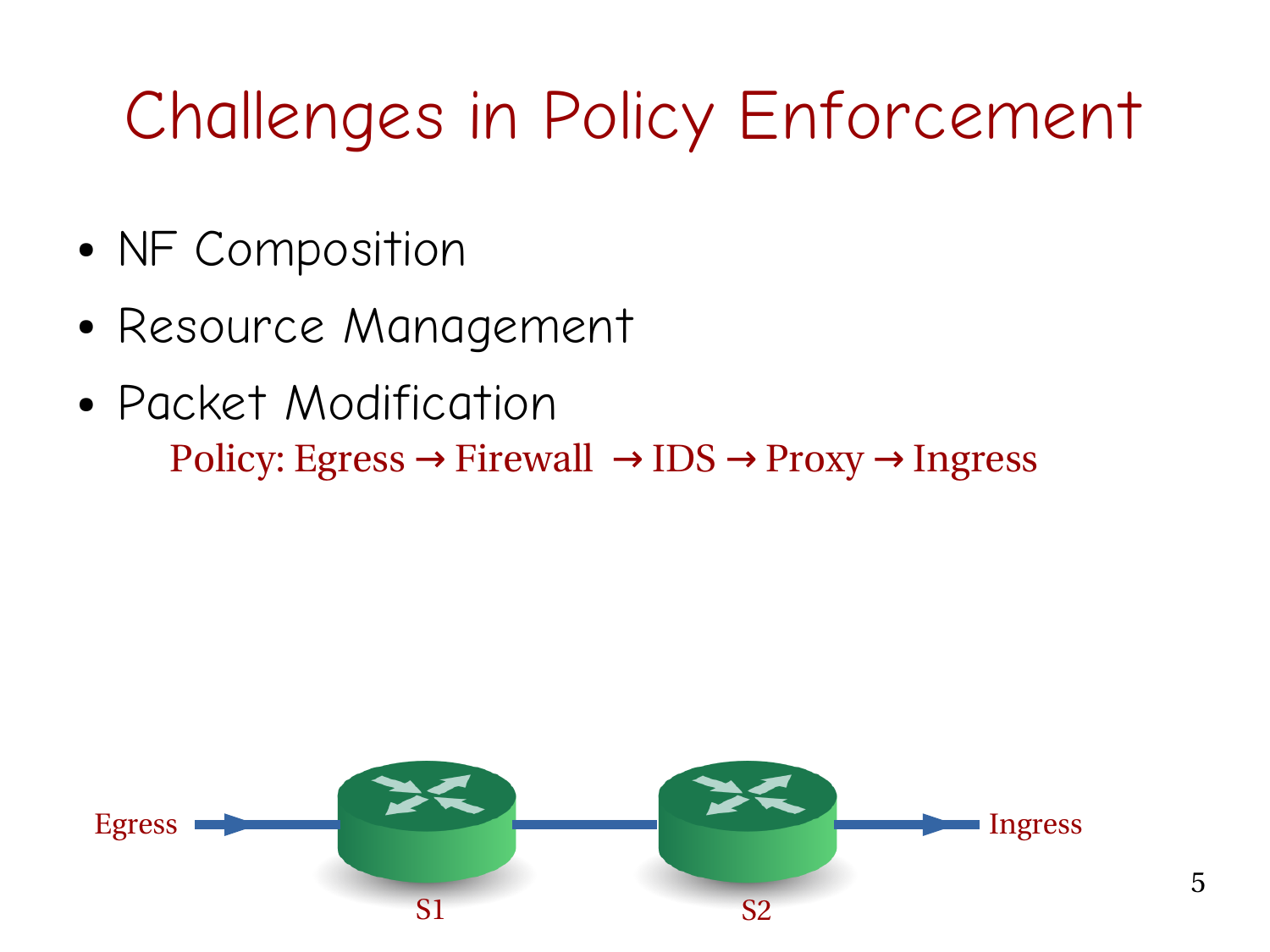- NF Composition
- Resource Management
- Packet Modification Policy: Egress  $\rightarrow$  Firewall  $\rightarrow$  IDS  $\rightarrow$  Proxy  $\rightarrow$  Ingress

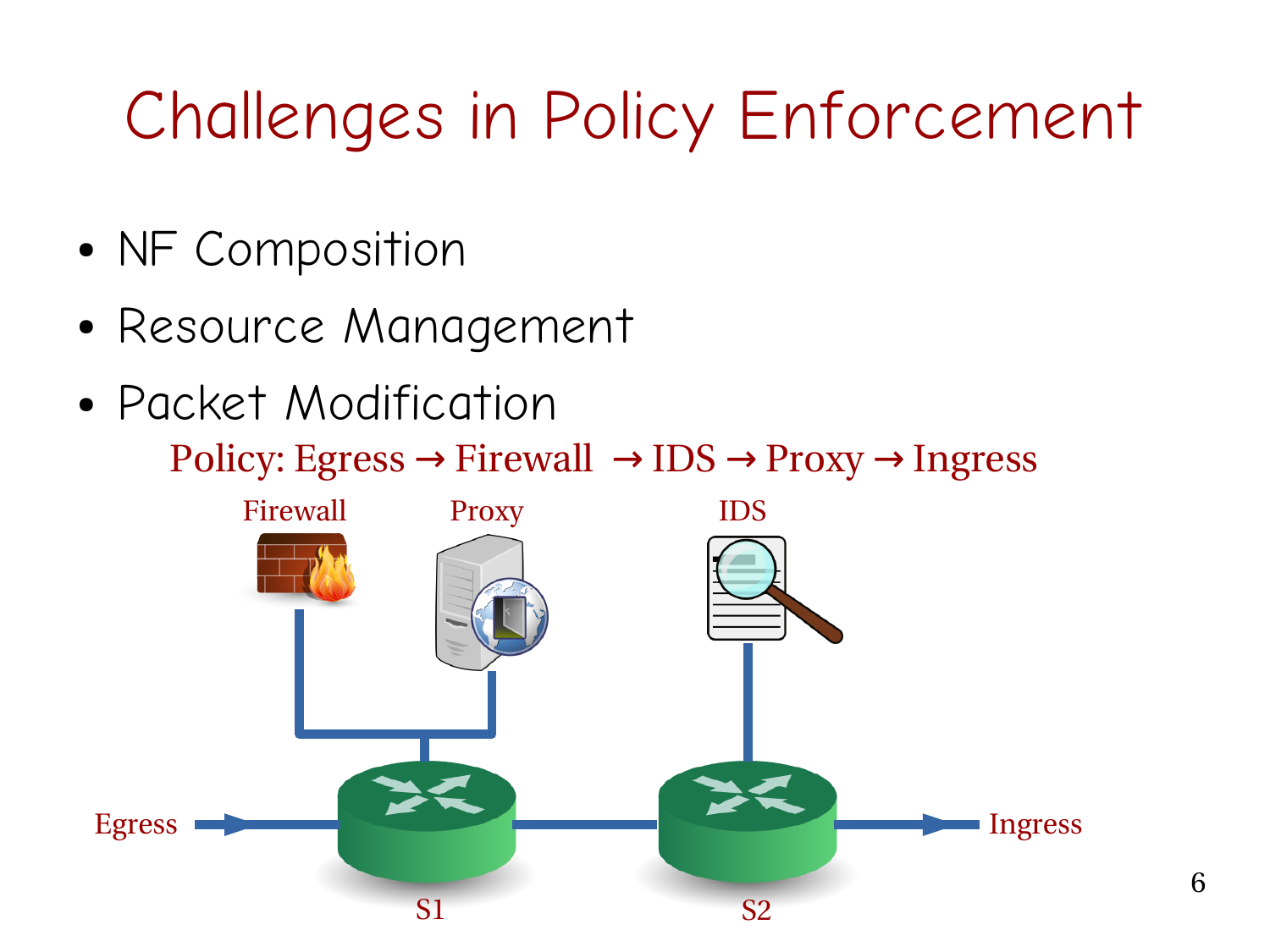What must S2 do

for a packet from S1?

- NF Composition
- Resource Management
- Packet Modification Policy: Egress  $\rightarrow$  Firewall  $\rightarrow$  IDS  $\rightarrow$  Proxy  $\rightarrow$  Ingress



7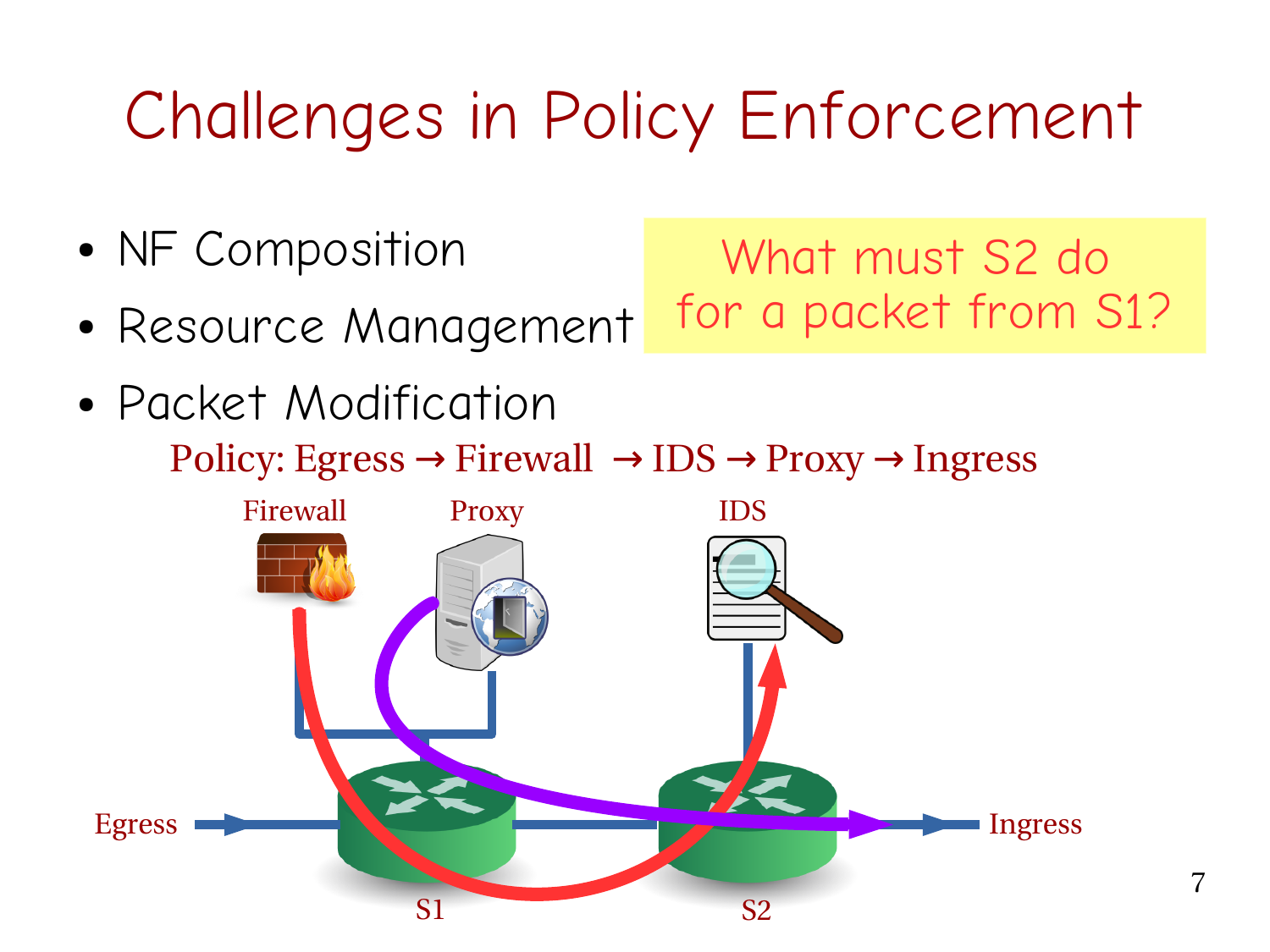## Outline

- Background
- **SIMPLE**-fying Middlebox Policy Enforcement Using SDN
- Enforcing Network-Wide Policies in the Presence of Dynamic Middlebox Actions using **FlowTags**
- **IETF Protocols**: NSH and others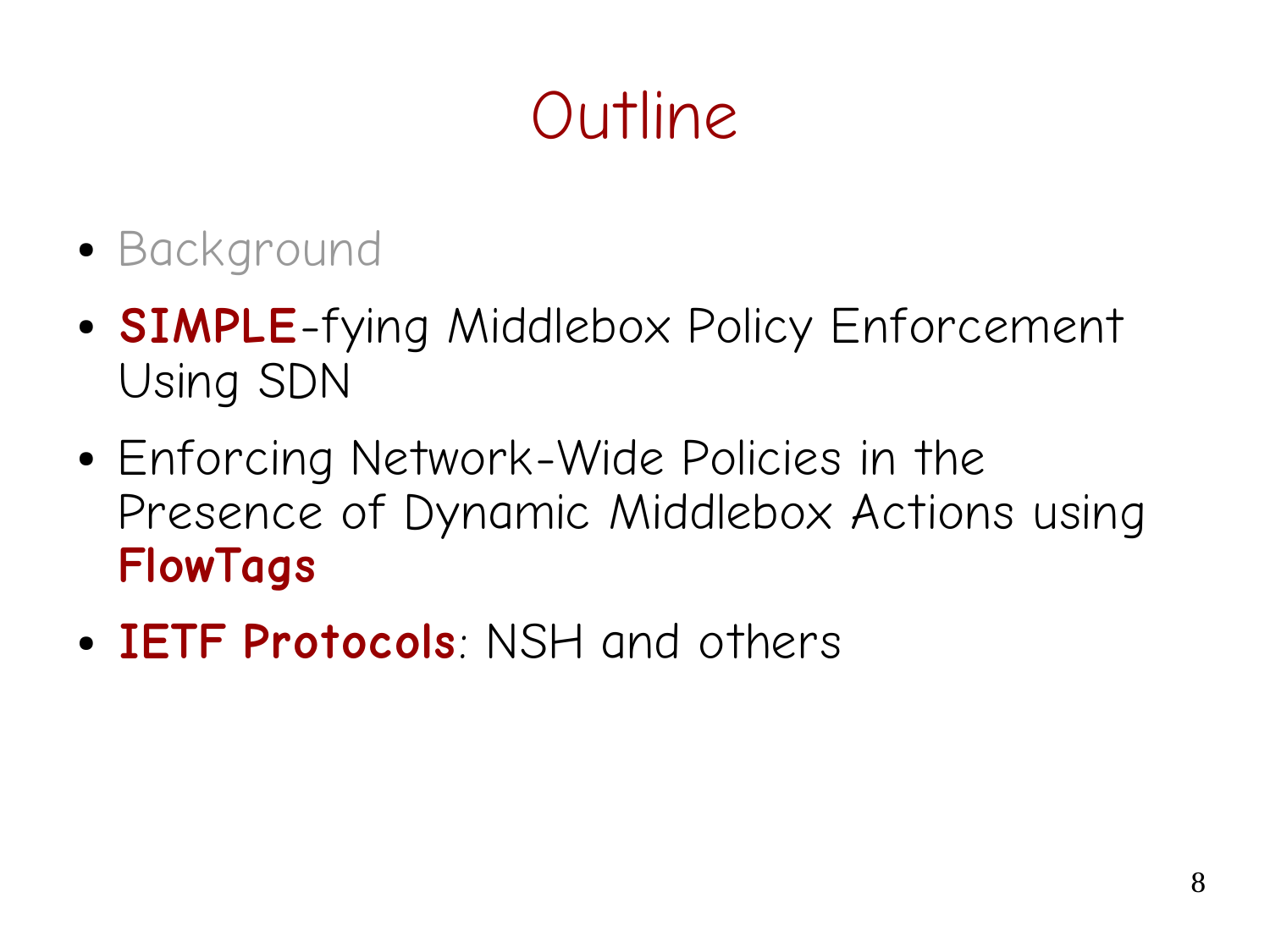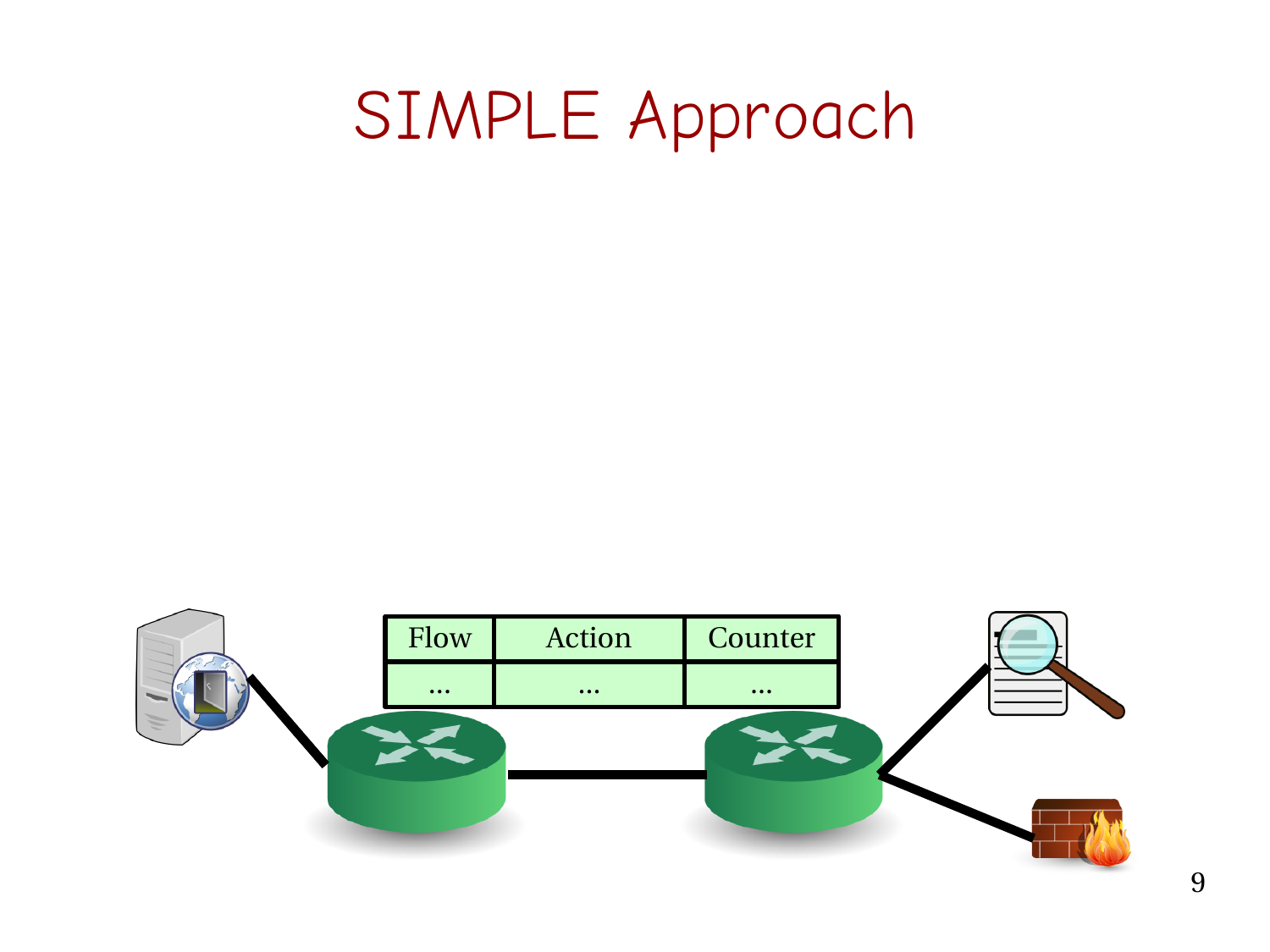

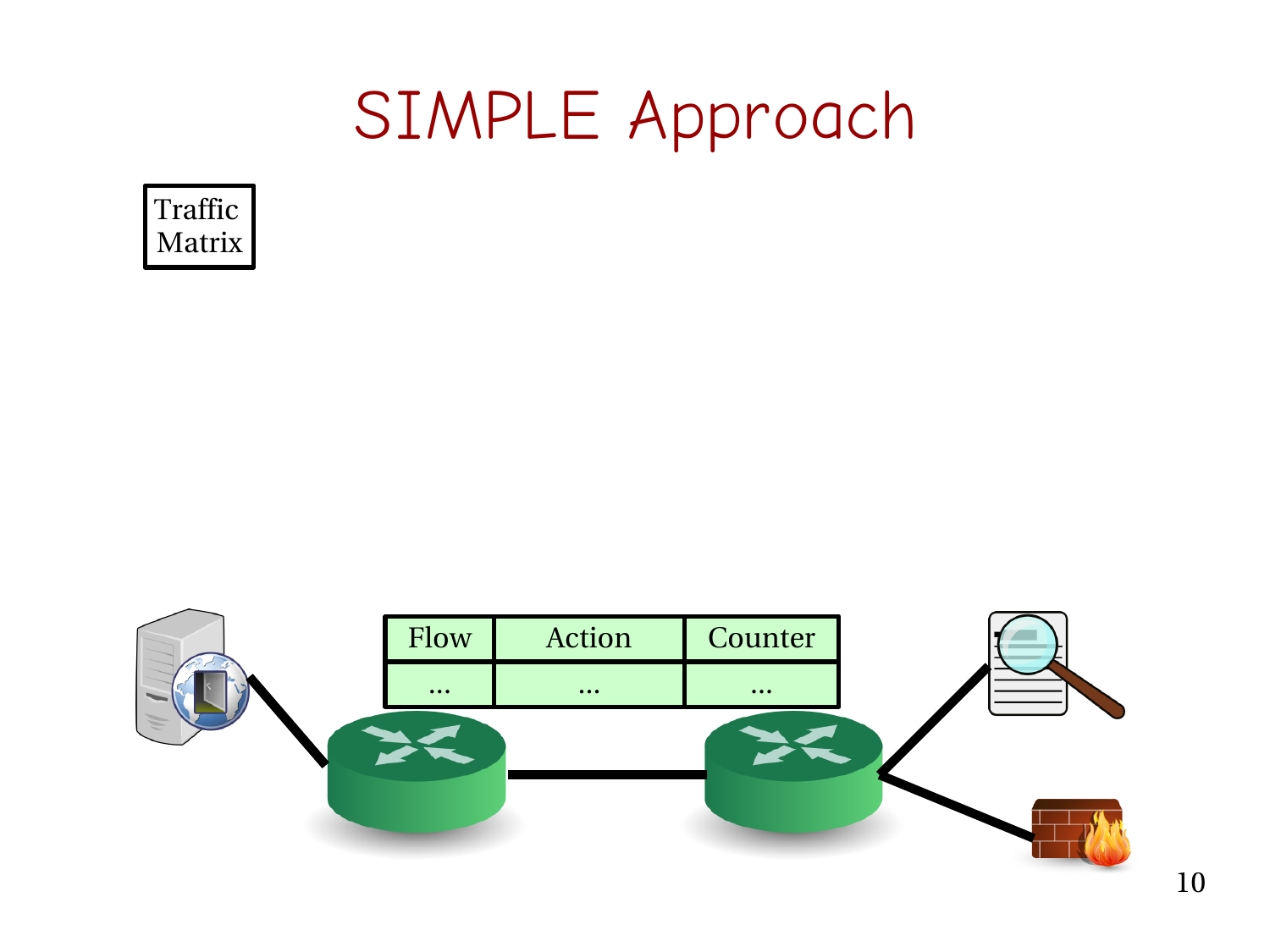

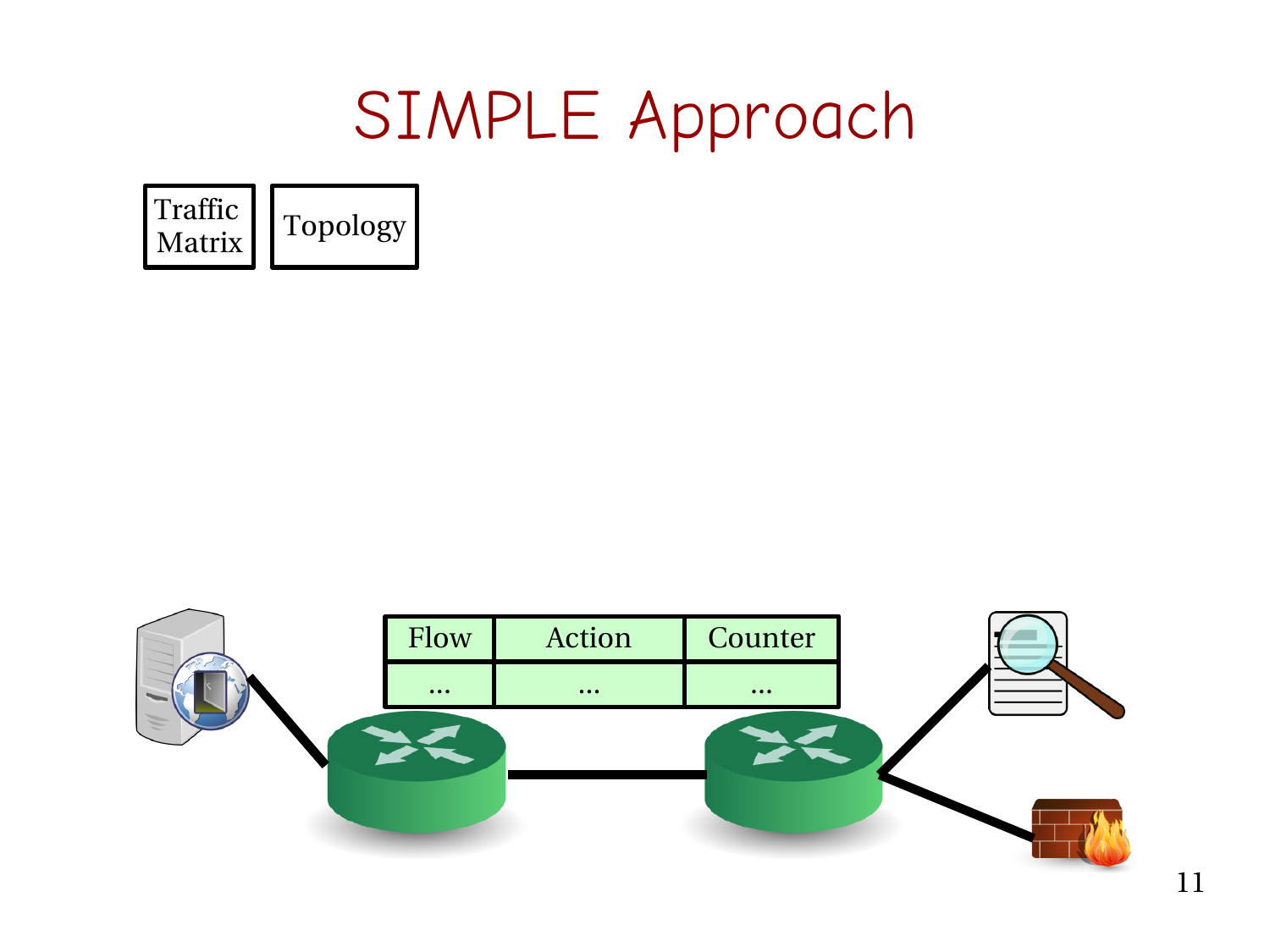![](_page_11_Picture_1.jpeg)

![](_page_11_Picture_2.jpeg)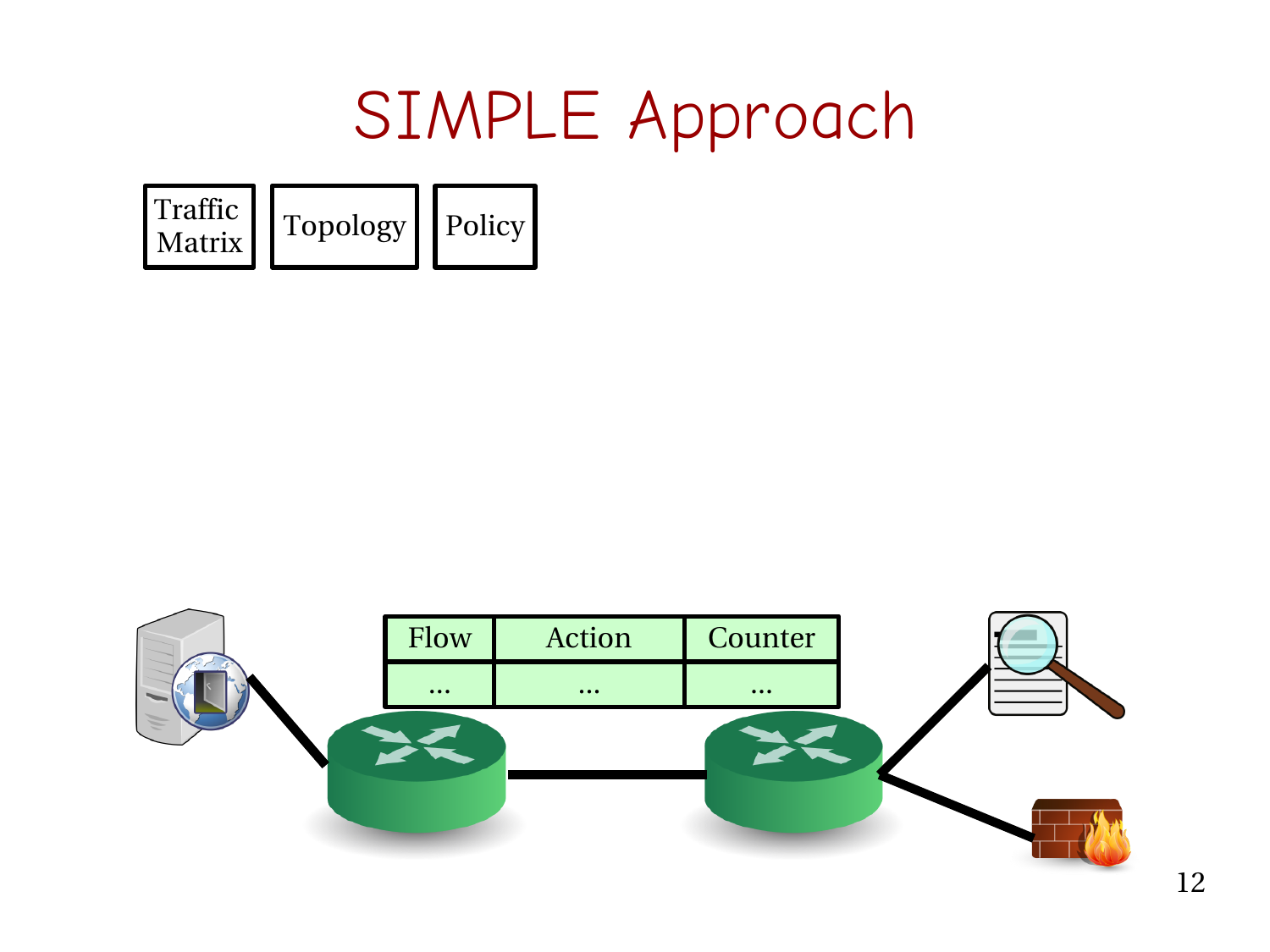![](_page_12_Figure_1.jpeg)

![](_page_12_Picture_2.jpeg)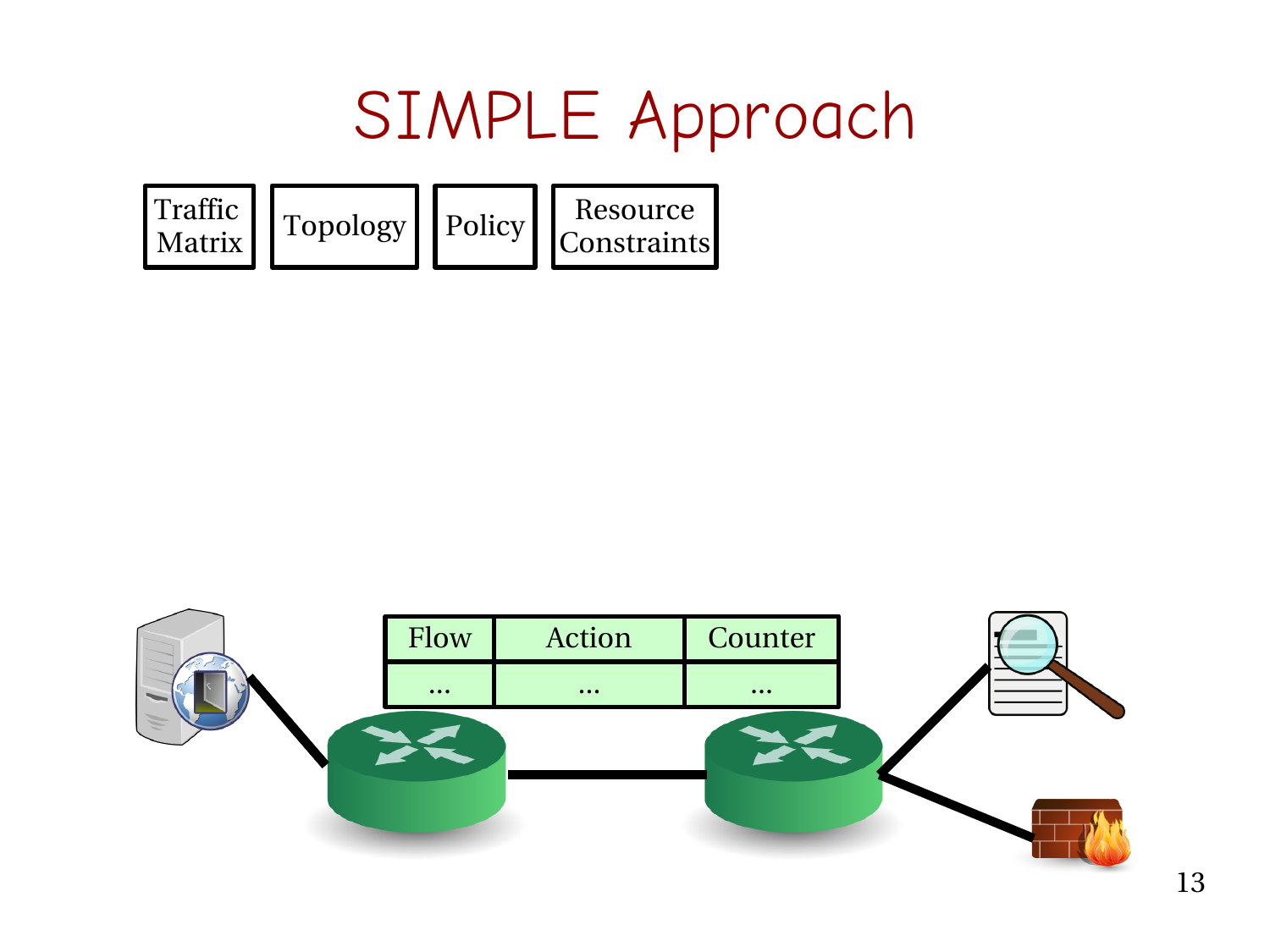![](_page_13_Figure_1.jpeg)

![](_page_13_Picture_2.jpeg)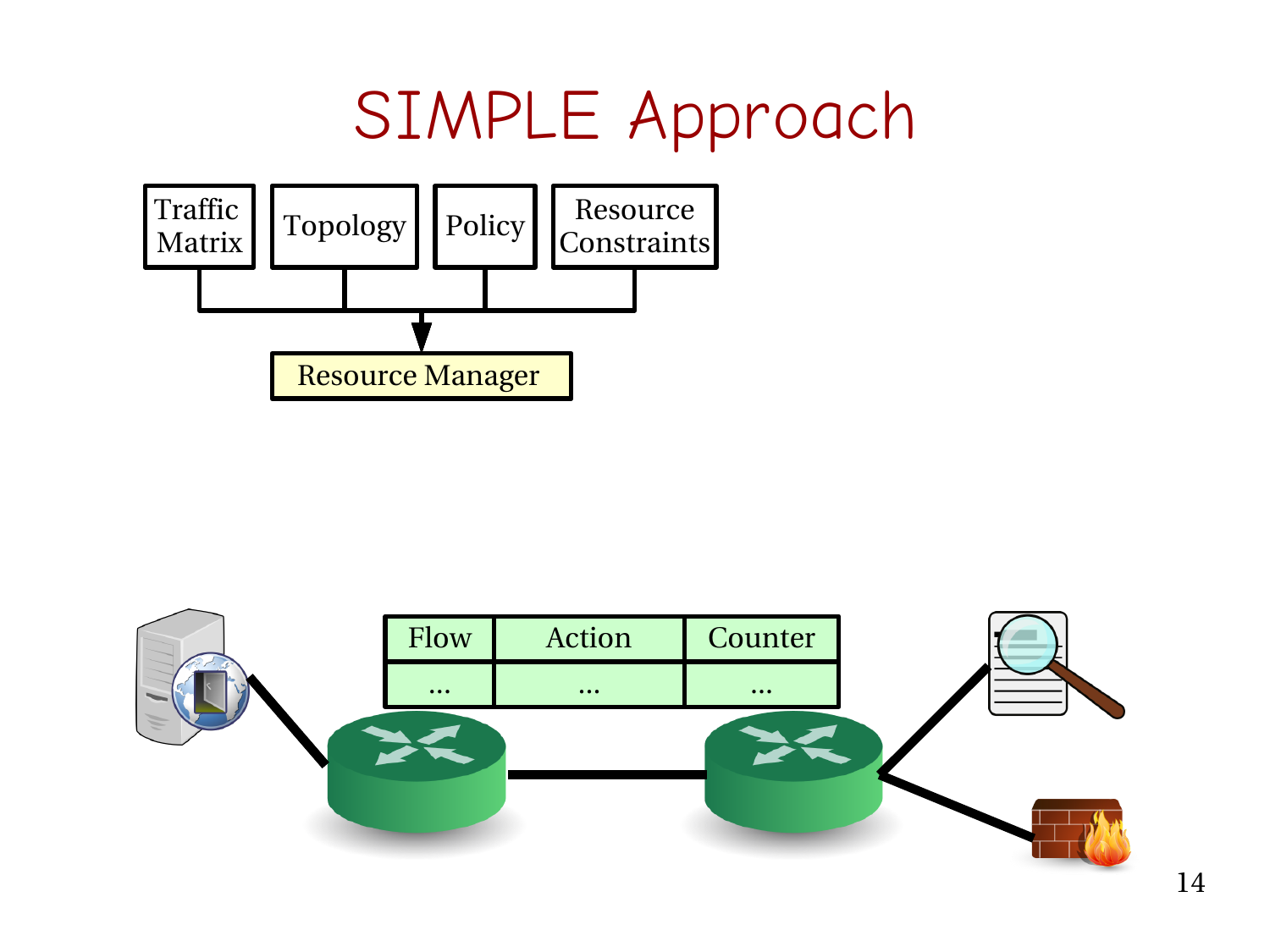![](_page_14_Figure_1.jpeg)

#### **Offline-Online Decomposition**

- Offline: Switch constraints
- Online: Load Balancing
- ILP formulation

![](_page_14_Picture_6.jpeg)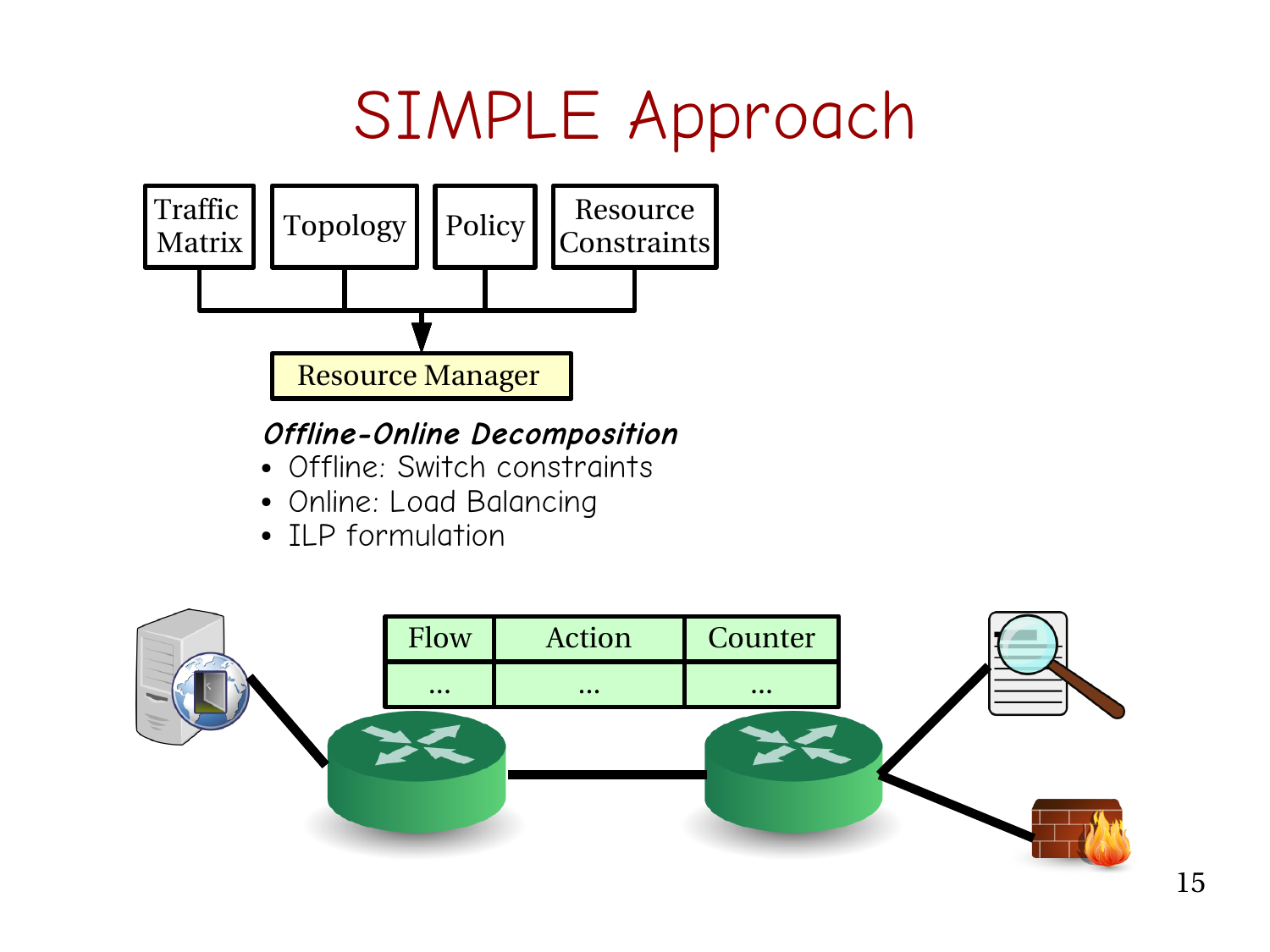![](_page_15_Figure_1.jpeg)

![](_page_15_Picture_2.jpeg)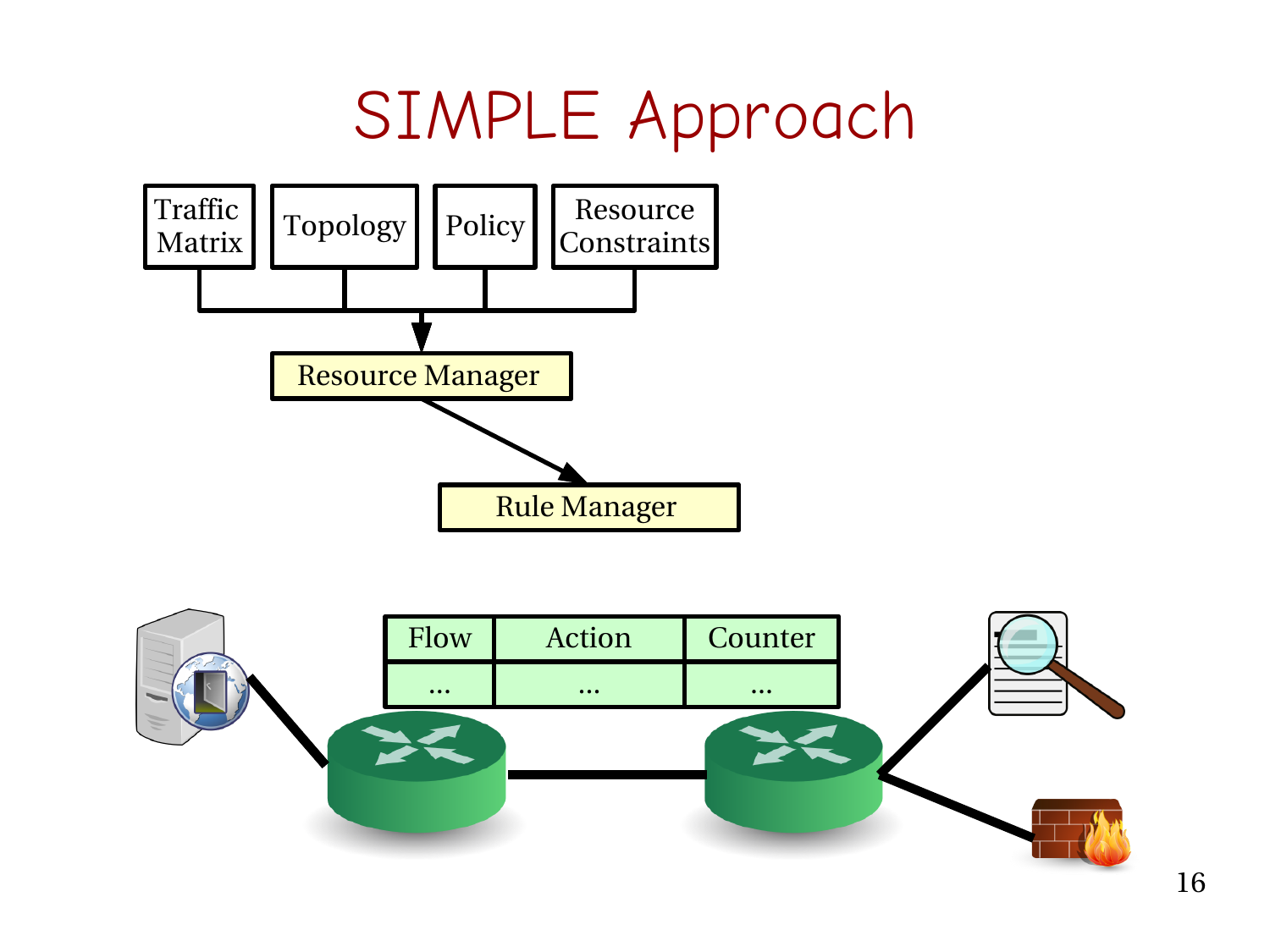![](_page_16_Figure_1.jpeg)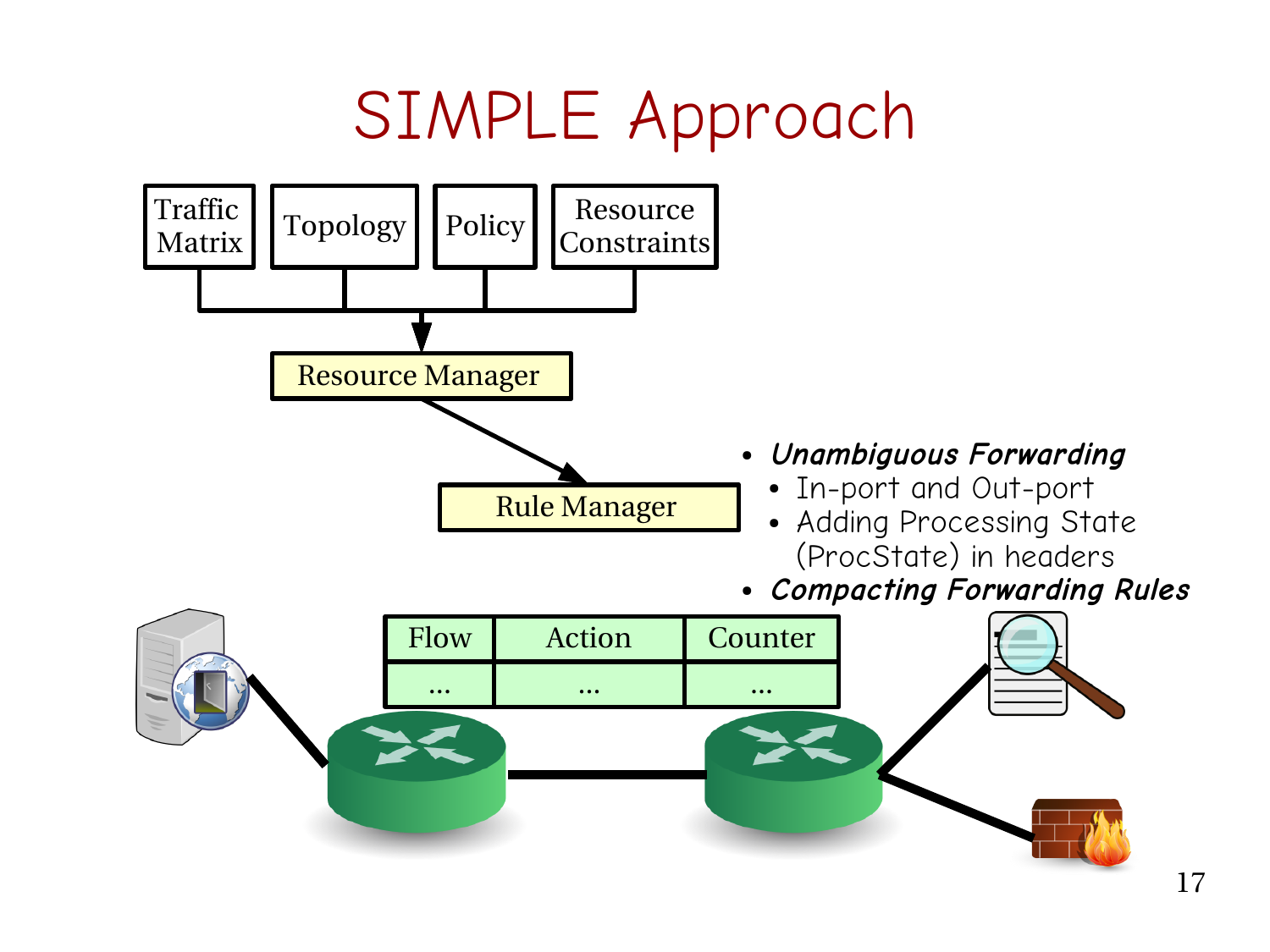![](_page_17_Figure_1.jpeg)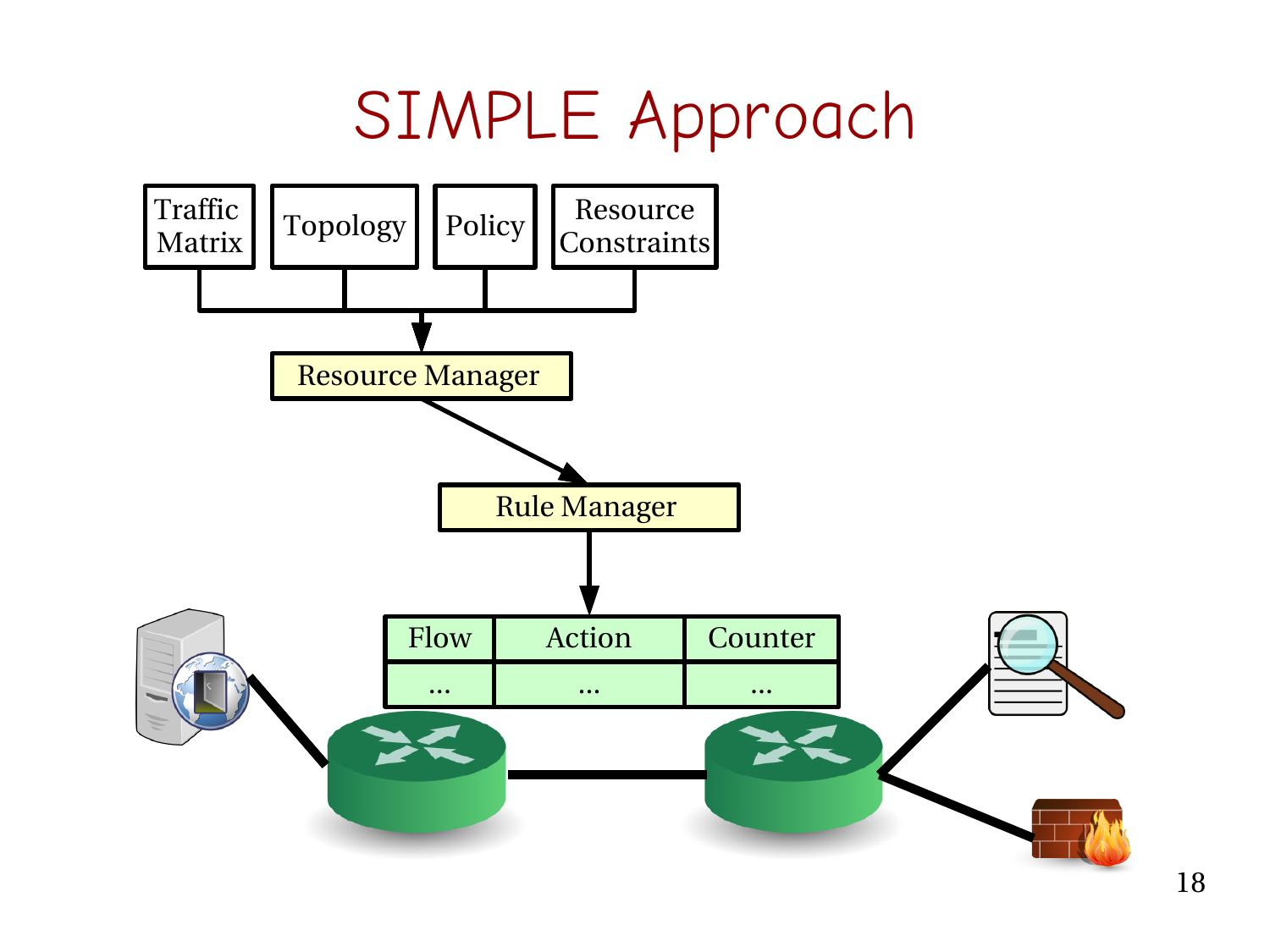![](_page_18_Figure_1.jpeg)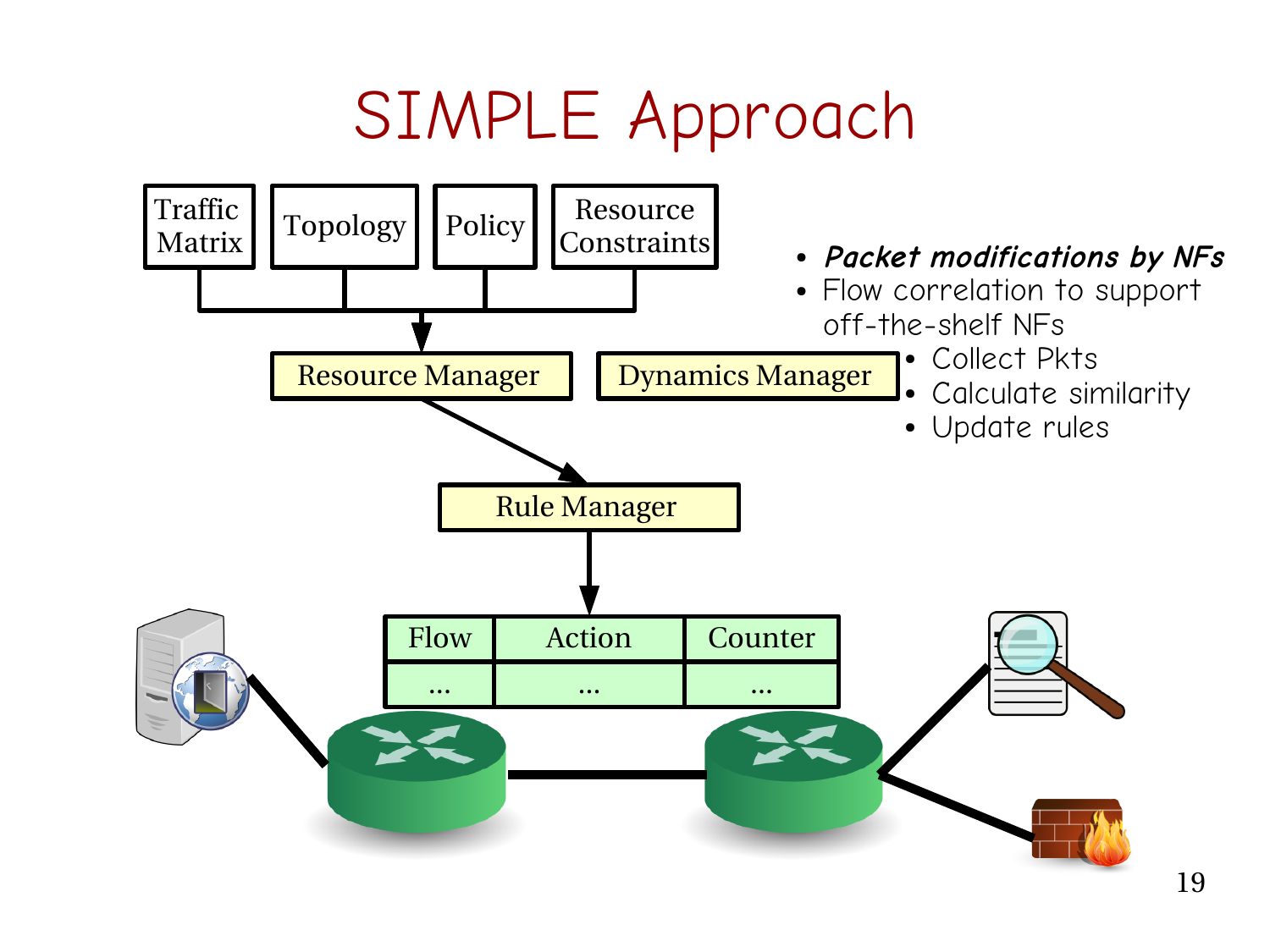![](_page_19_Figure_1.jpeg)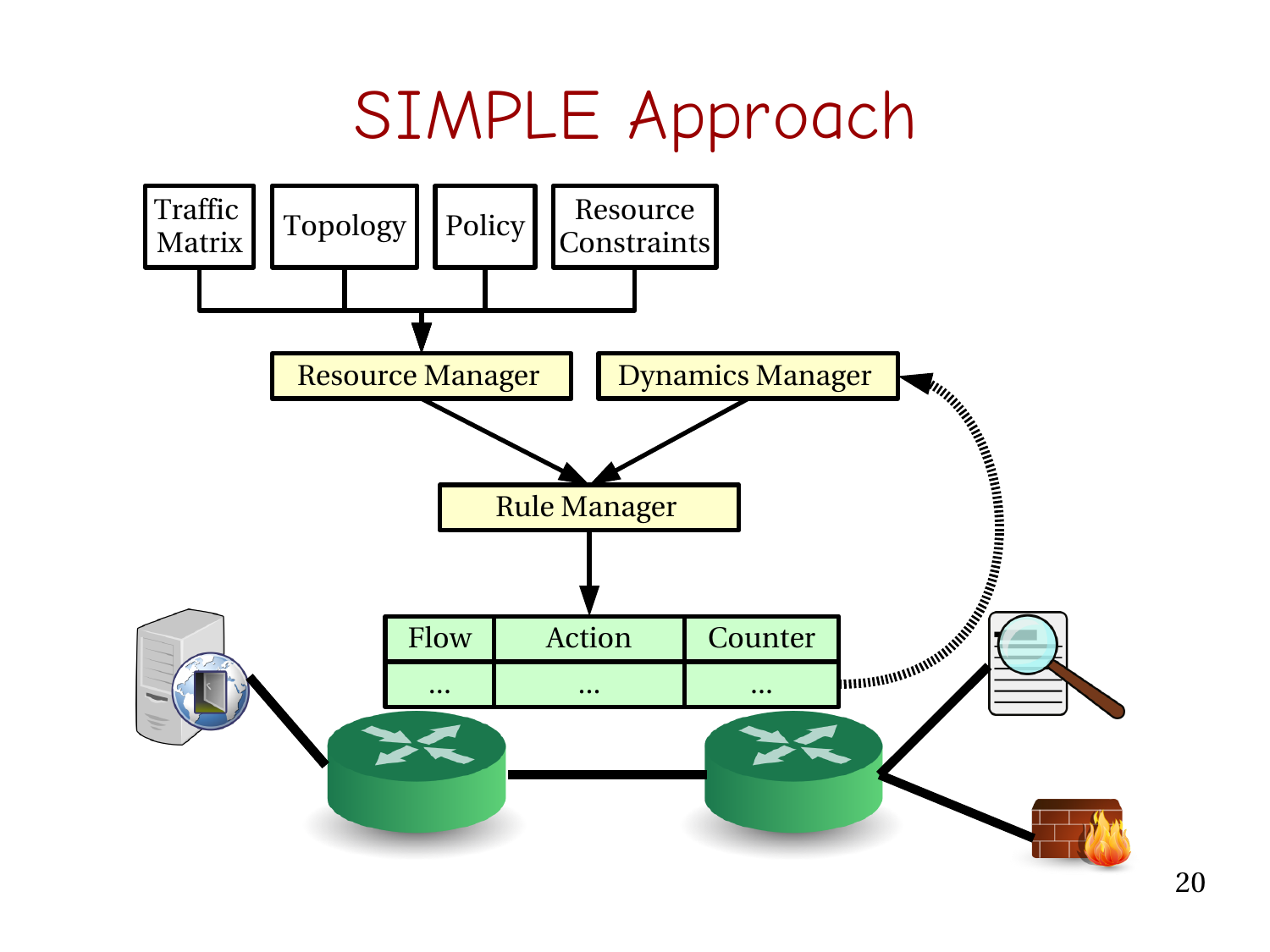• SDN based Policy Enforcement Layer for NFspecific traffic steering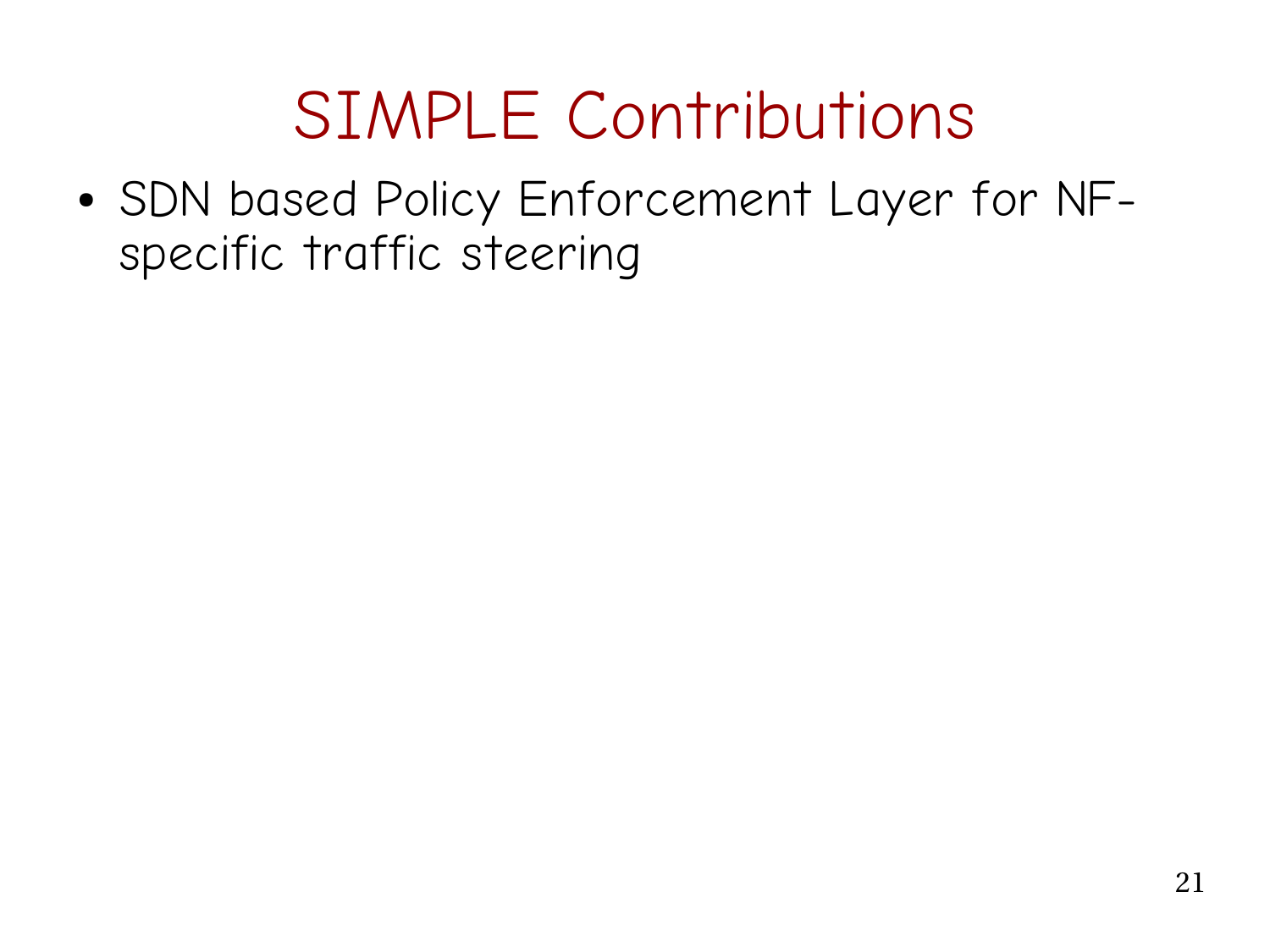- SDN based Policy Enforcement Layer for NFspecific traffic steering
- Supports off-the-shelf NFs
	- Leverages tunnels between switches and SDN capabilities to modify packet headers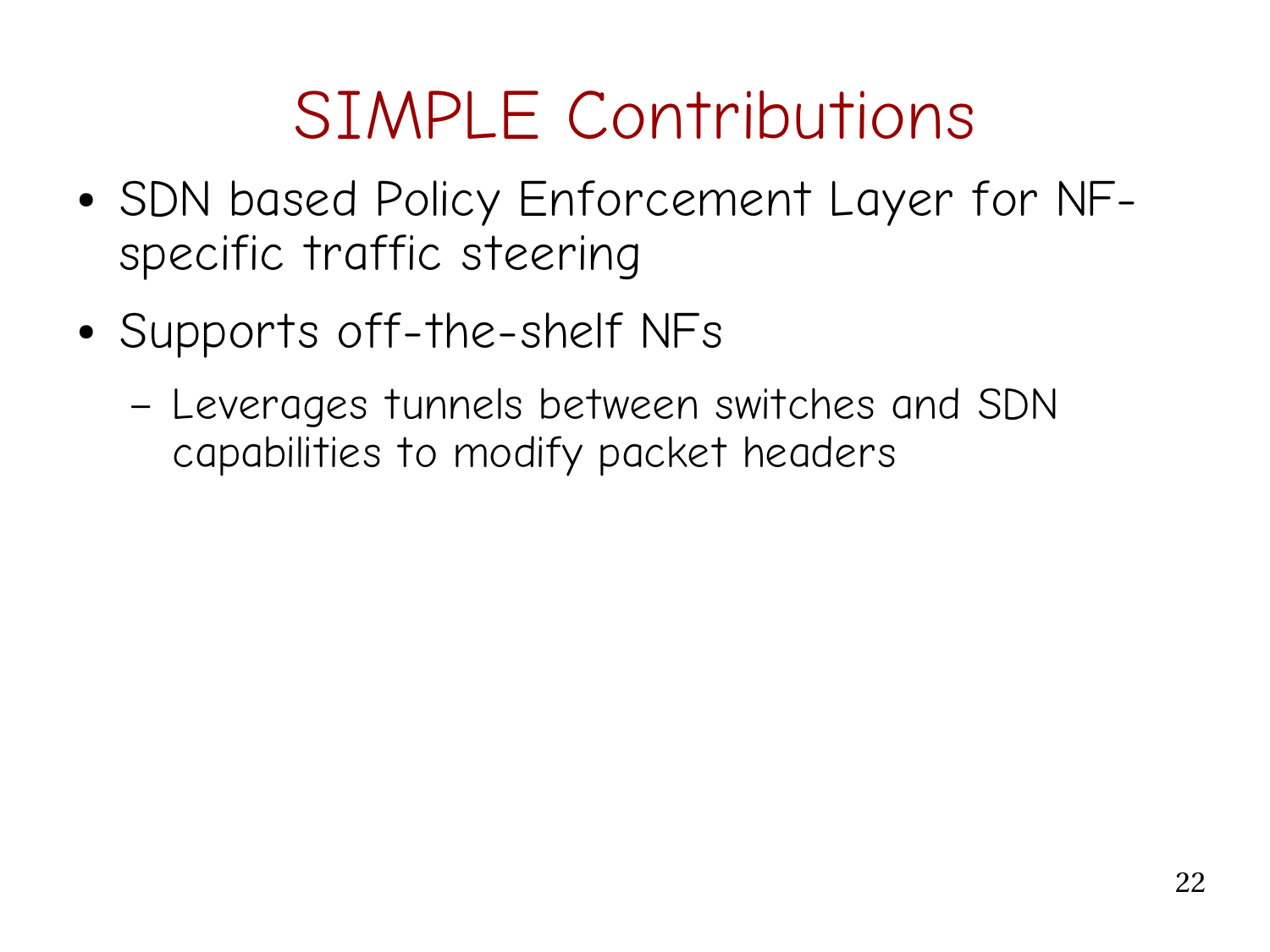- SDN based Policy Enforcement Layer for NFspecific traffic steering
- Supports off-the-shelf NFs
	- Leverages tunnels between switches and SDN capabilities to modify packet headers
- Decompose optimization problem
	- Offline component for switch capabilities
	- Online component for load balancing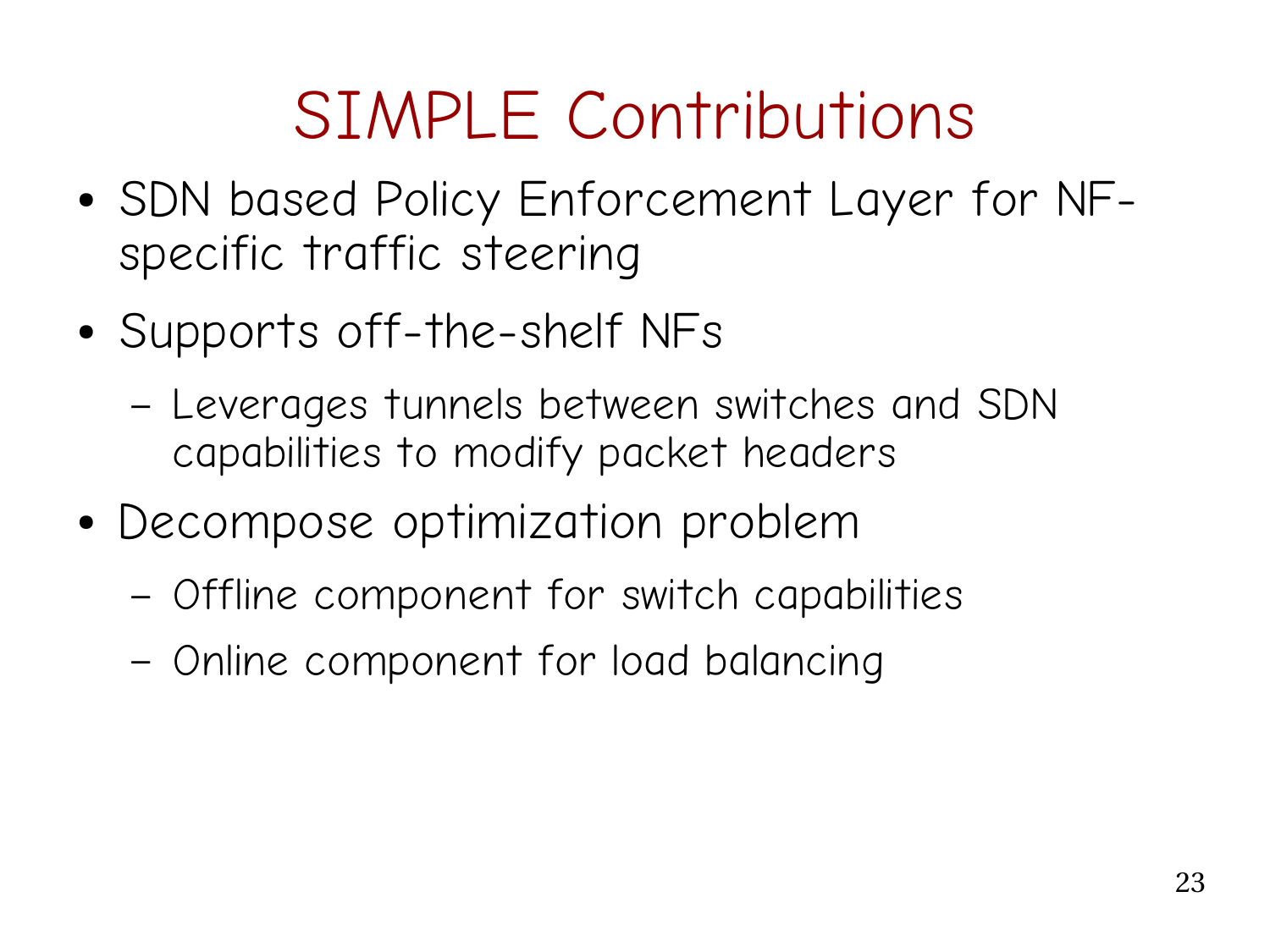- SDN based Policy Enforcement Layer for NFspecific traffic steering
- Supports off-the-shelf NFs
	- Leverages tunnels between switches and SDN capabilities to modify packet headers
- Decompose optimization problem
	- Offline component for switch capabilities
	- Online component for load balancing
- Learns packet modifications by NFs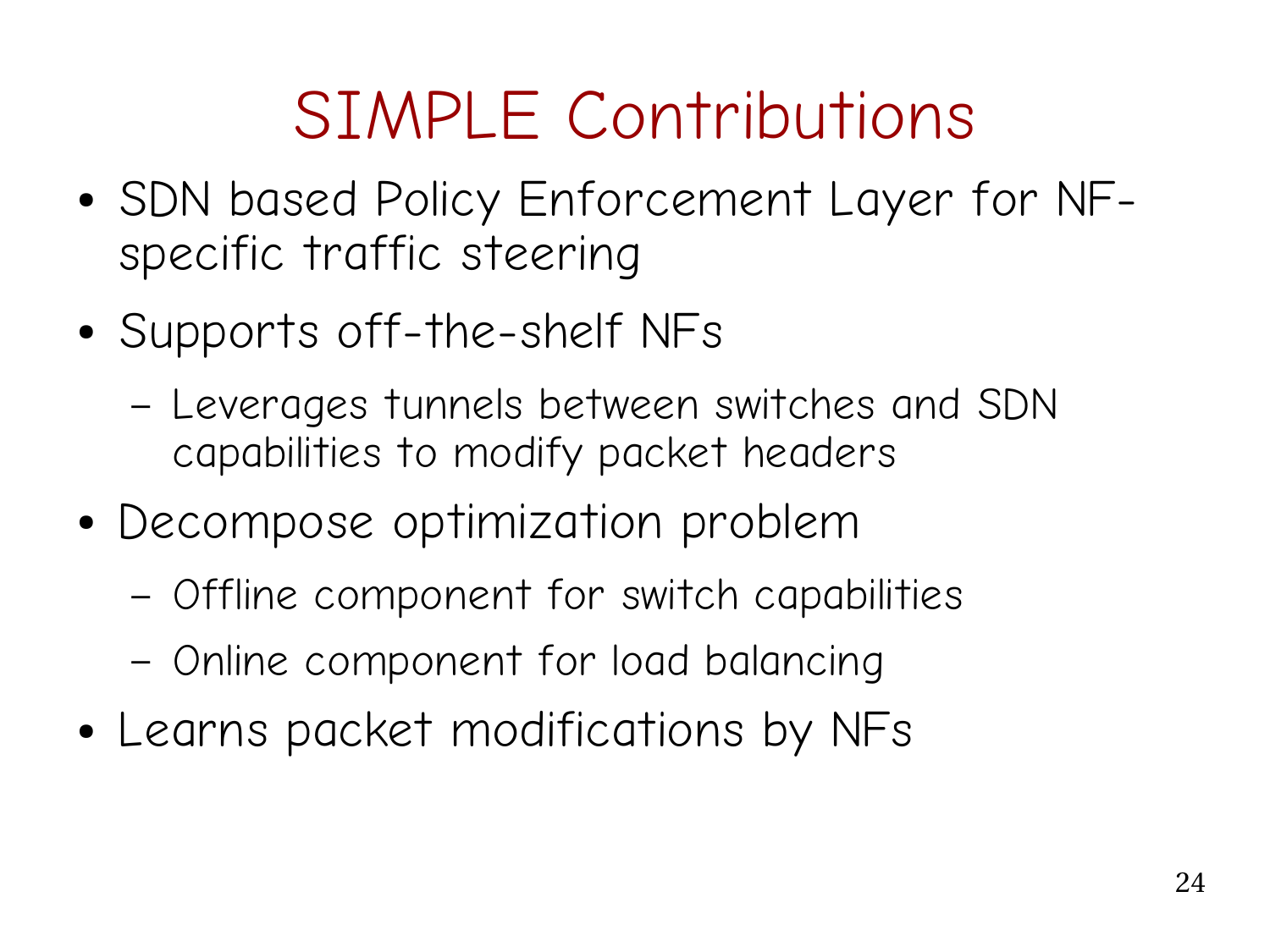# Discussion on SIMPLE

- Benefits
	- Flexibility in NF placement
	- Reconfigure rules on NF failure
	- Takes  $\approx$  1 second for large AS topology
- Issues
	- Flow correlation
		- Latency & True-Positive/False-Positive Rates of popular NFs unknown
	- Short-term solution
		- Will networks have SDN switches with legacy NFs?
		- **What if NFs can be modified?**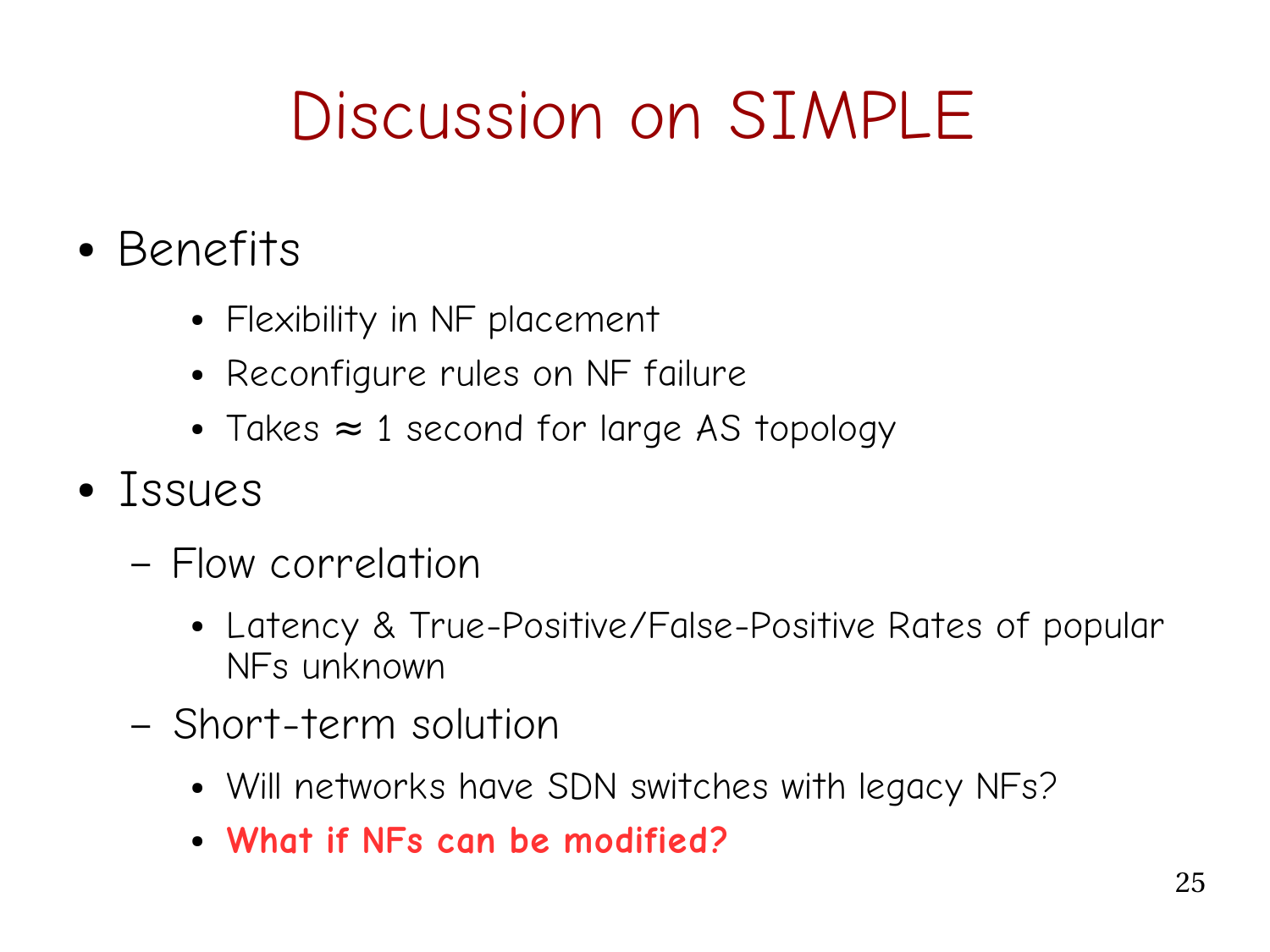# SDN Tenets violated by NFs

#### ● **ORIGINBINDING**

- Strong binding between packet and its origin
- Example culprit: NAT, load balancers

#### ● **PATHSFOLLOWPOLICY**

- Explicit policies should determine the packet path
- Example culprit: Caches

#### ● **HIGHLEVELNAMES**

- Network policies should be expressed in terms of high-level names.
- Example culprit: NAT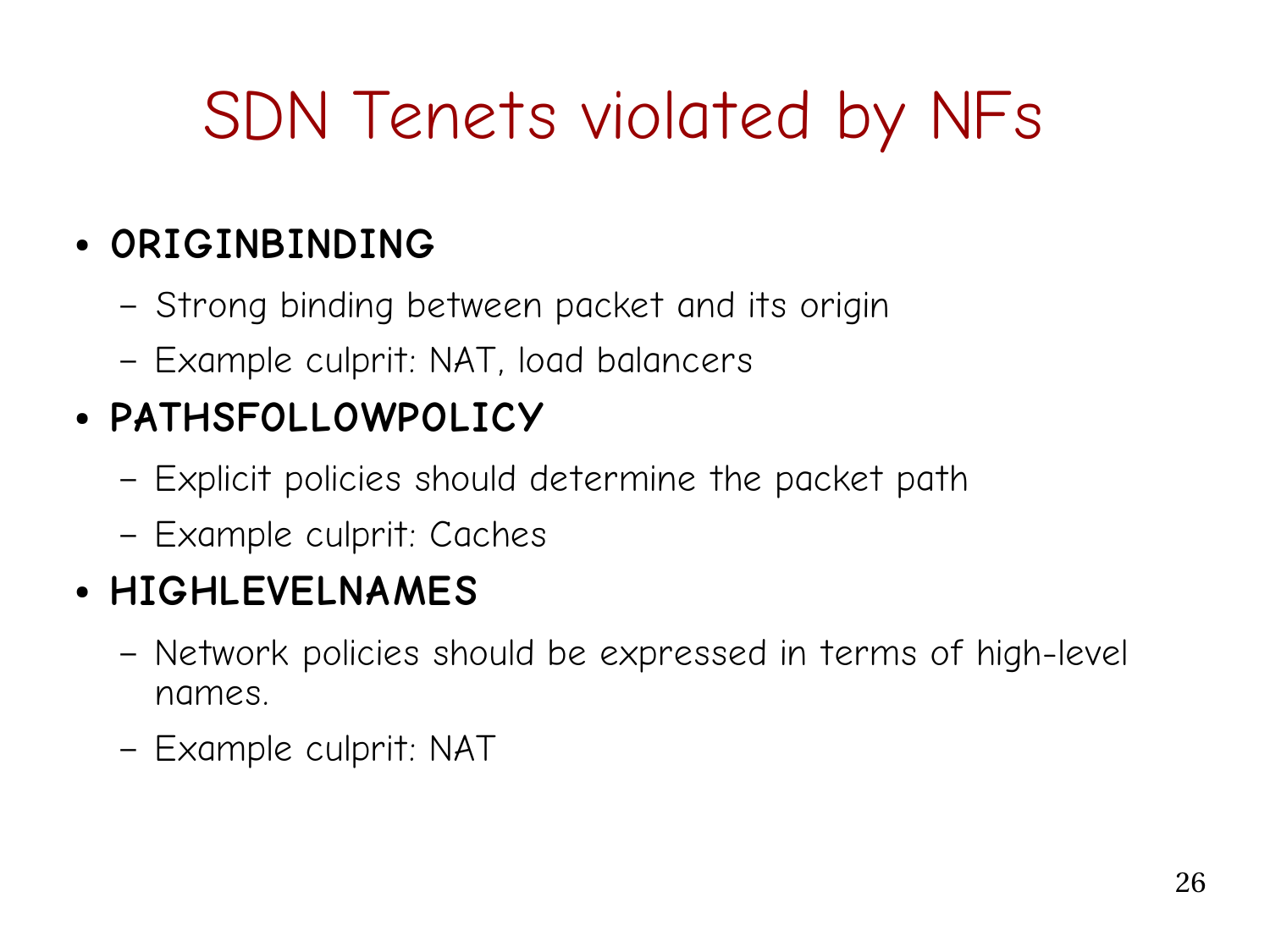# Concept of FlowTags

NFs add tags that contain

1)Missing Bindings to ensure ORIGINBINDINGS

2) Missing Context to ensure PATHFOLLOWPOLICY

### Assumptions

1) Adequate header bits available

2) Possibility to modify/extend NF software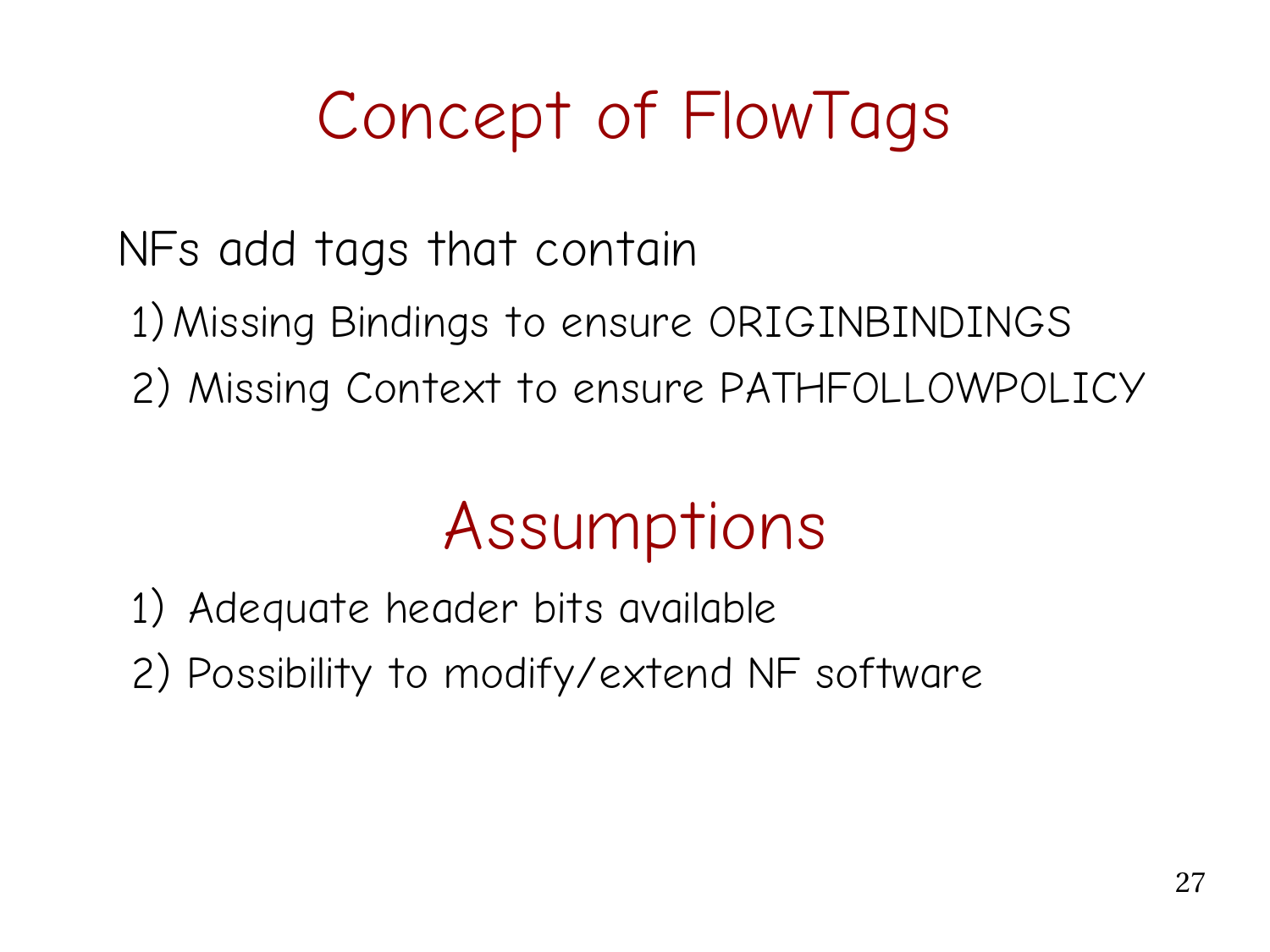- 1) Static Policy Graph (DPG)
	- Traffic  $\Leftrightarrow$  Chain to NFs
- 2) Dynamic Policy Graph (DPG)
	- IN and OUT Nodes  $\Box$
	- NF Nodes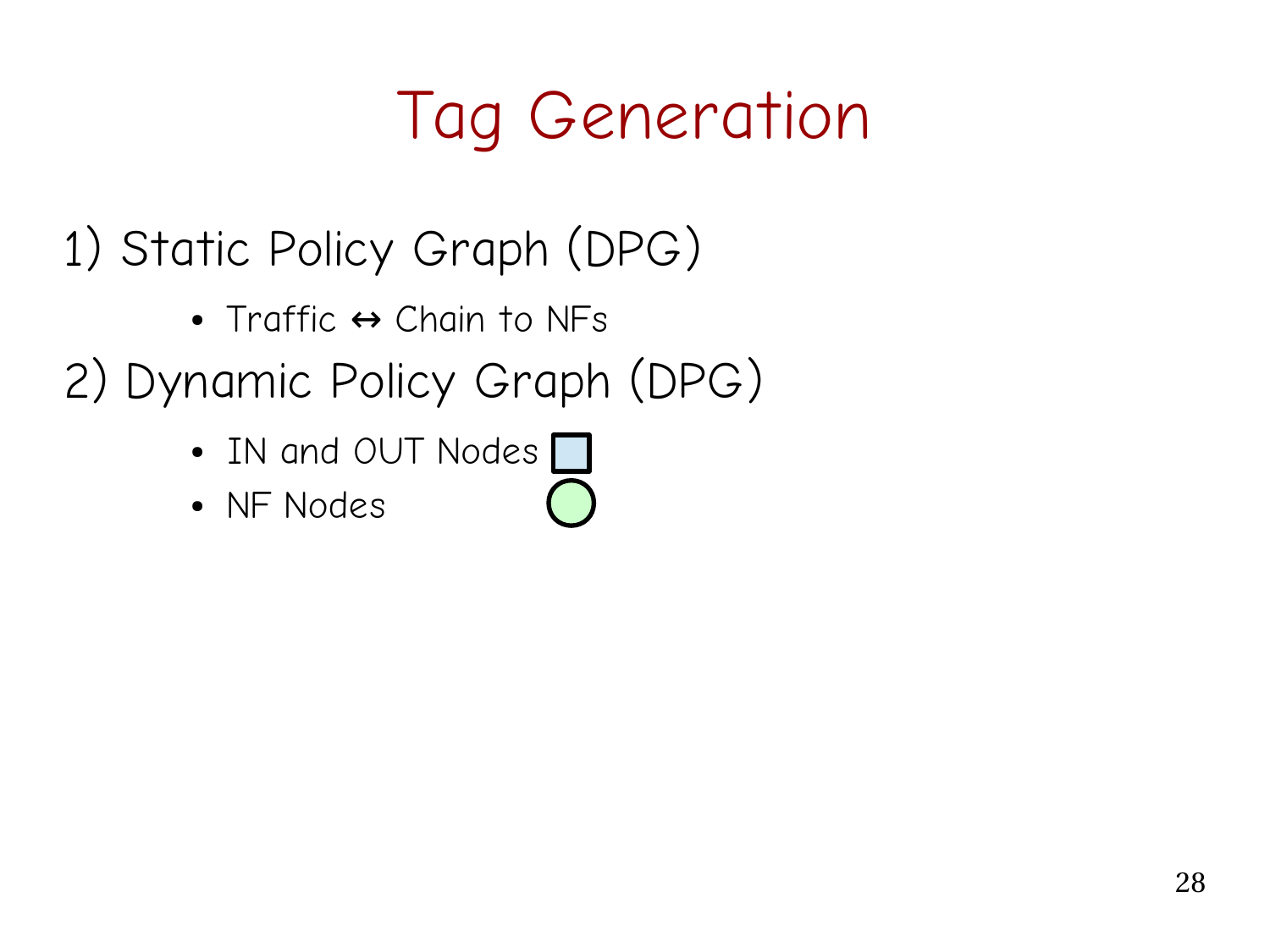- 1) Static Policy Graph (DPG)
	- Traffic  $\Leftrightarrow$  Chain to NFs
- 2) Dynamic Policy Graph (DPG)
	- IN and OUT Nodes
	- NF Nodes

Internet

Host 2

![](_page_28_Picture_8.jpeg)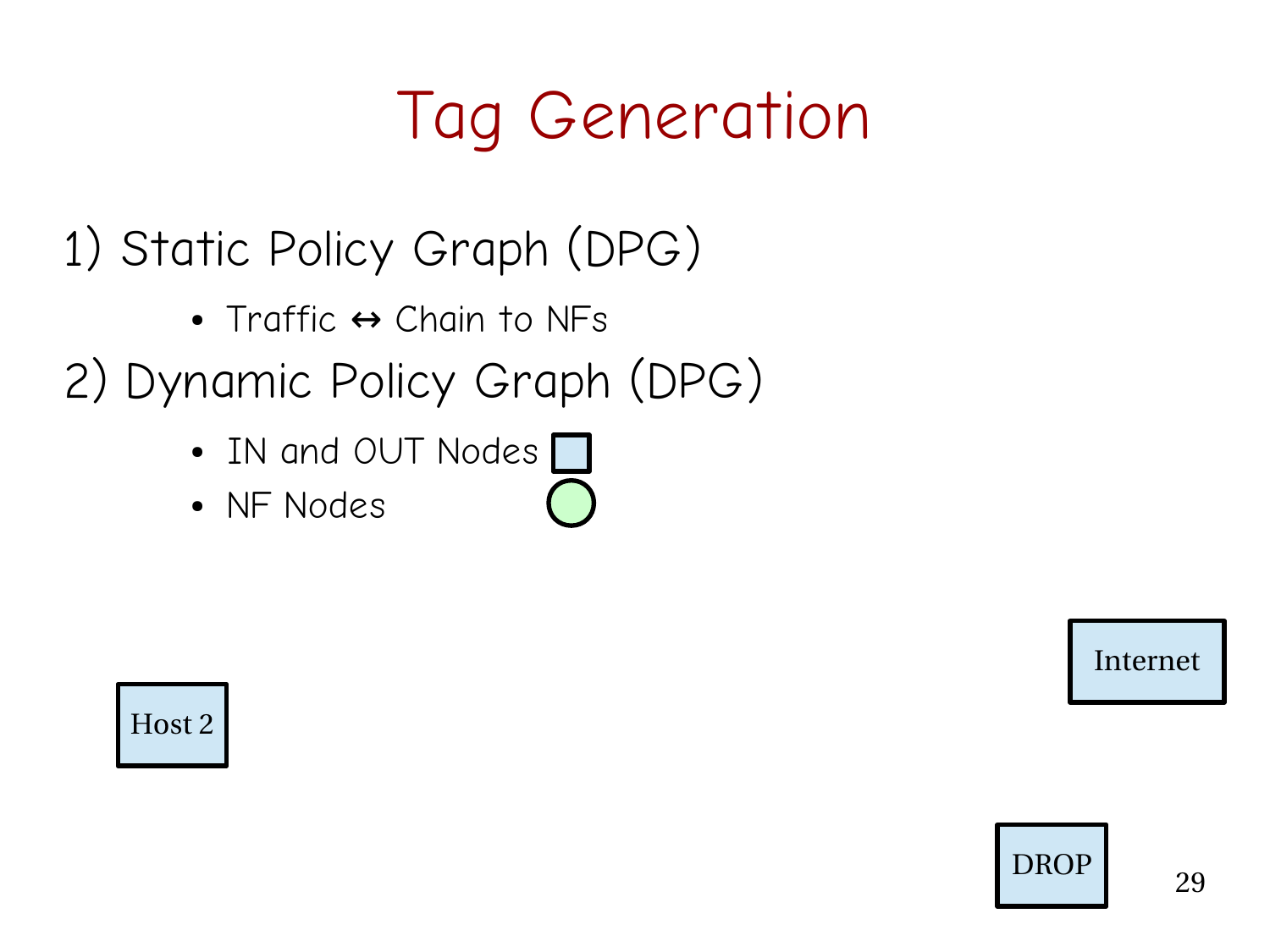- 1) Static Policy Graph (DPG)
	- Traffic  $\Leftrightarrow$  Chain to NFs
- 2) Dynamic Policy Graph (DPG)
	- IN and OUT Nodes  $\Box$
	- NF Nodes

Host 2 Proxy Proxy ACL

Internet

![](_page_29_Picture_8.jpeg)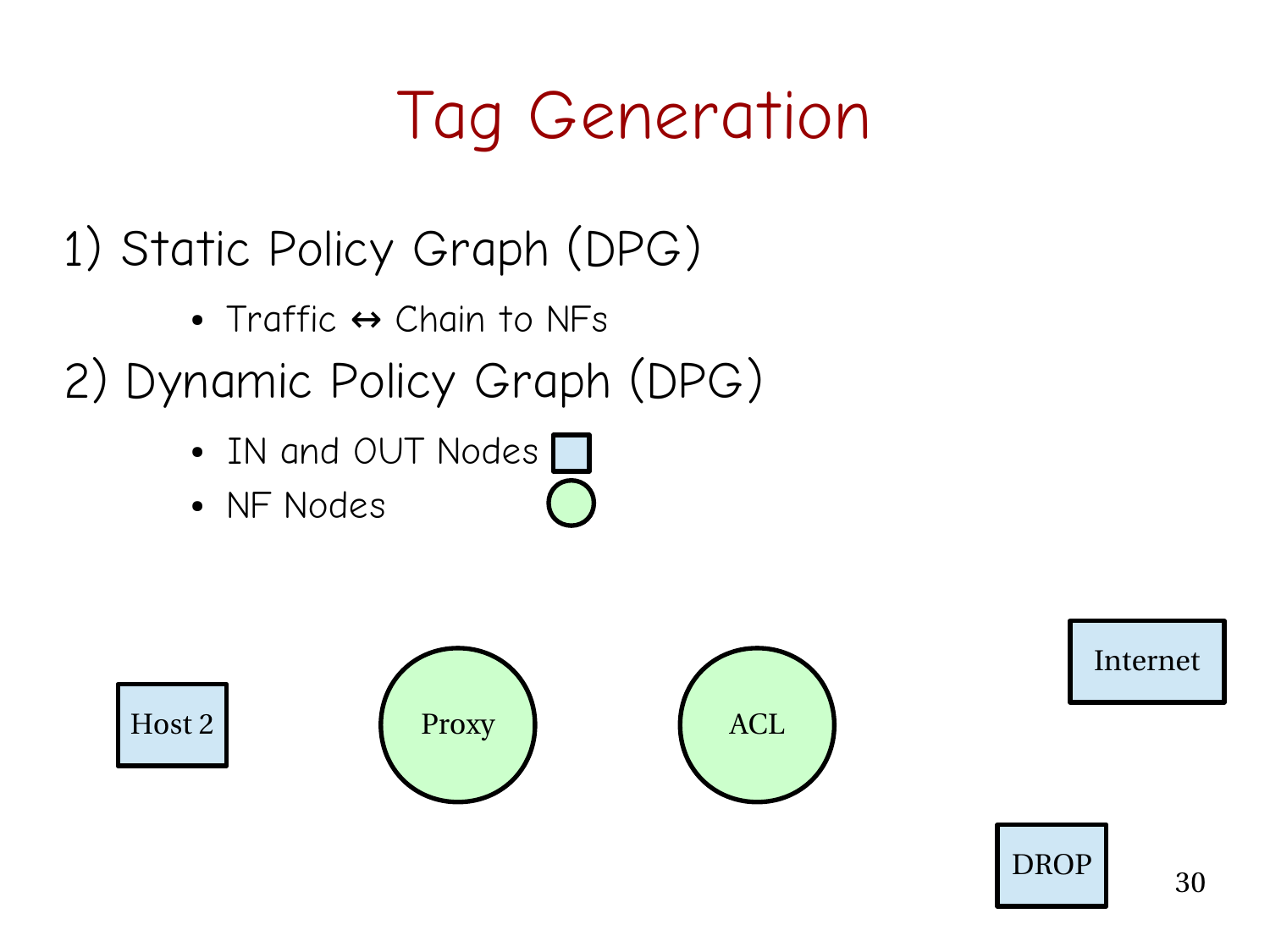- 1) Static Policy Graph (DPG)
	- Traffic  $\Leftrightarrow$  Chain to NFs
- 2) Dynamic Policy Graph (DPG)
	- IN and OUT Nodes  $\Box$
	- NF Nodes

![](_page_30_Figure_6.jpeg)

Internet

![](_page_30_Picture_8.jpeg)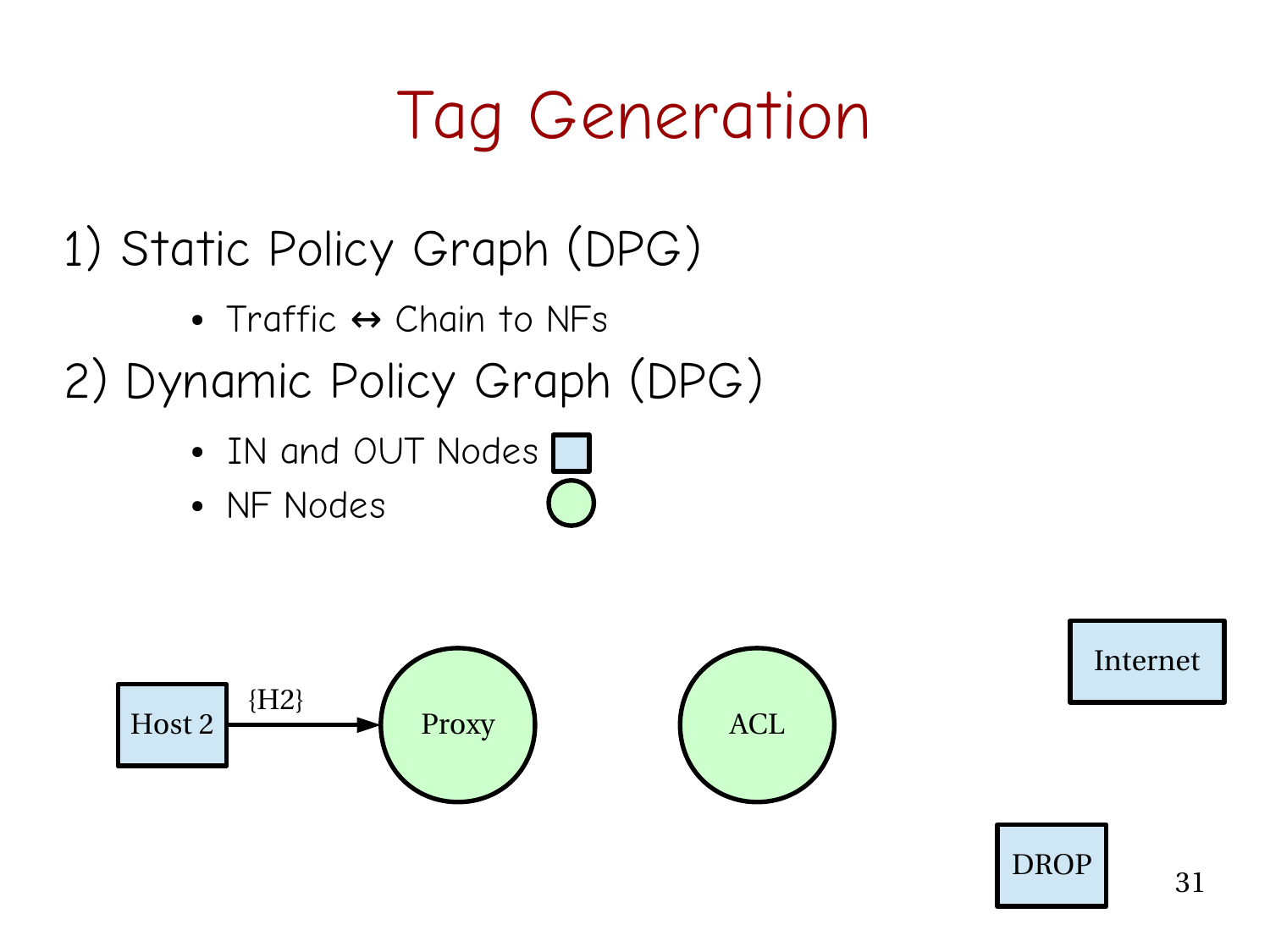- 1) Static Policy Graph (DPG)
	- Traffic  $\Leftrightarrow$  Chain to NFs
- 2) Dynamic Policy Graph (DPG)
	- IN and OUT Nodes [
	- NF Nodes

![](_page_31_Figure_6.jpeg)

Internet

![](_page_31_Picture_8.jpeg)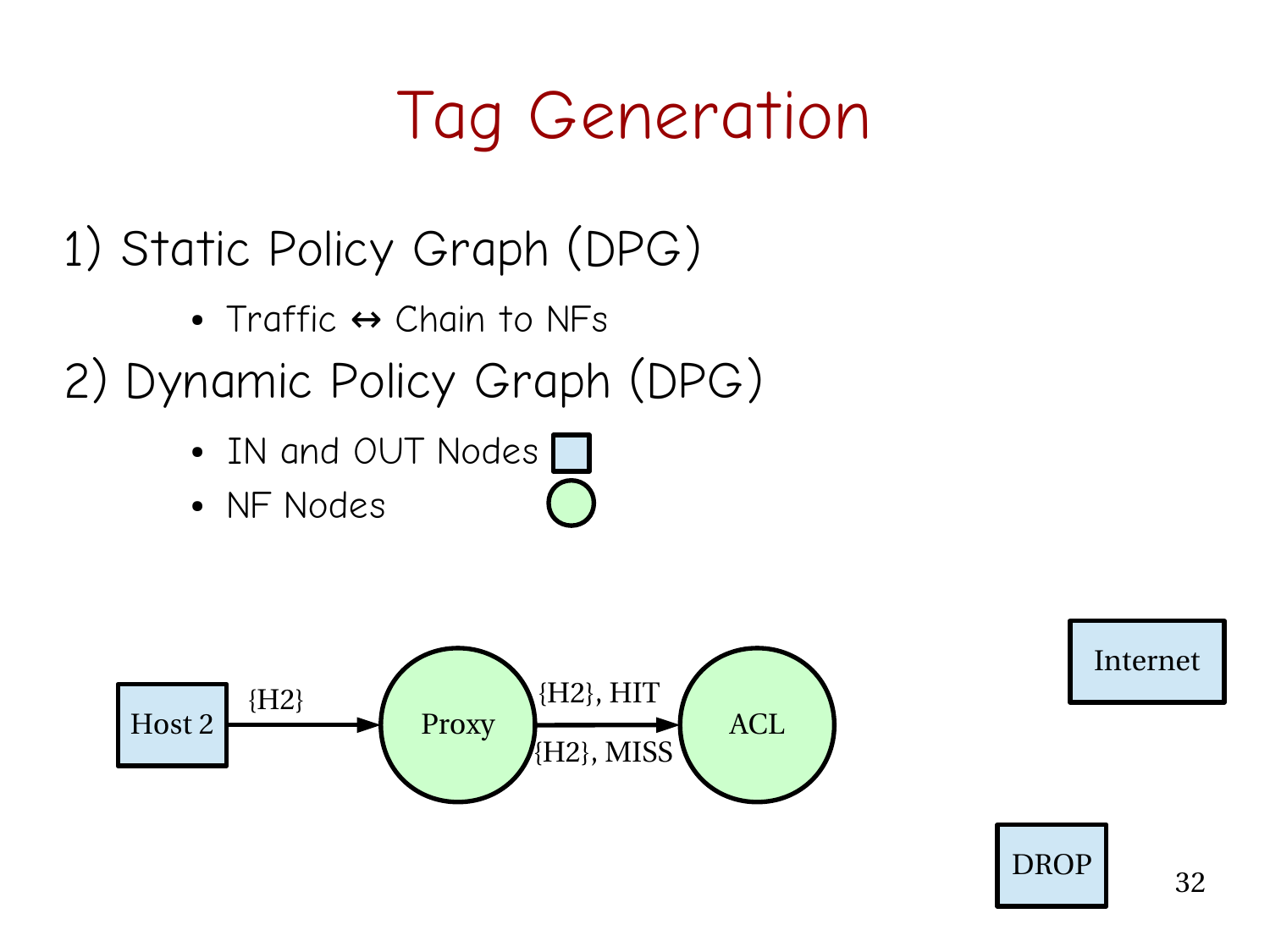- 1) Static Policy Graph (DPG)
	- Traffic  $\Leftrightarrow$  Chain to NFs
- 2) Dynamic Policy Graph (DPG)
	- IN and OUT Nodes  $\Box$
	- NF Nodes

![](_page_32_Figure_6.jpeg)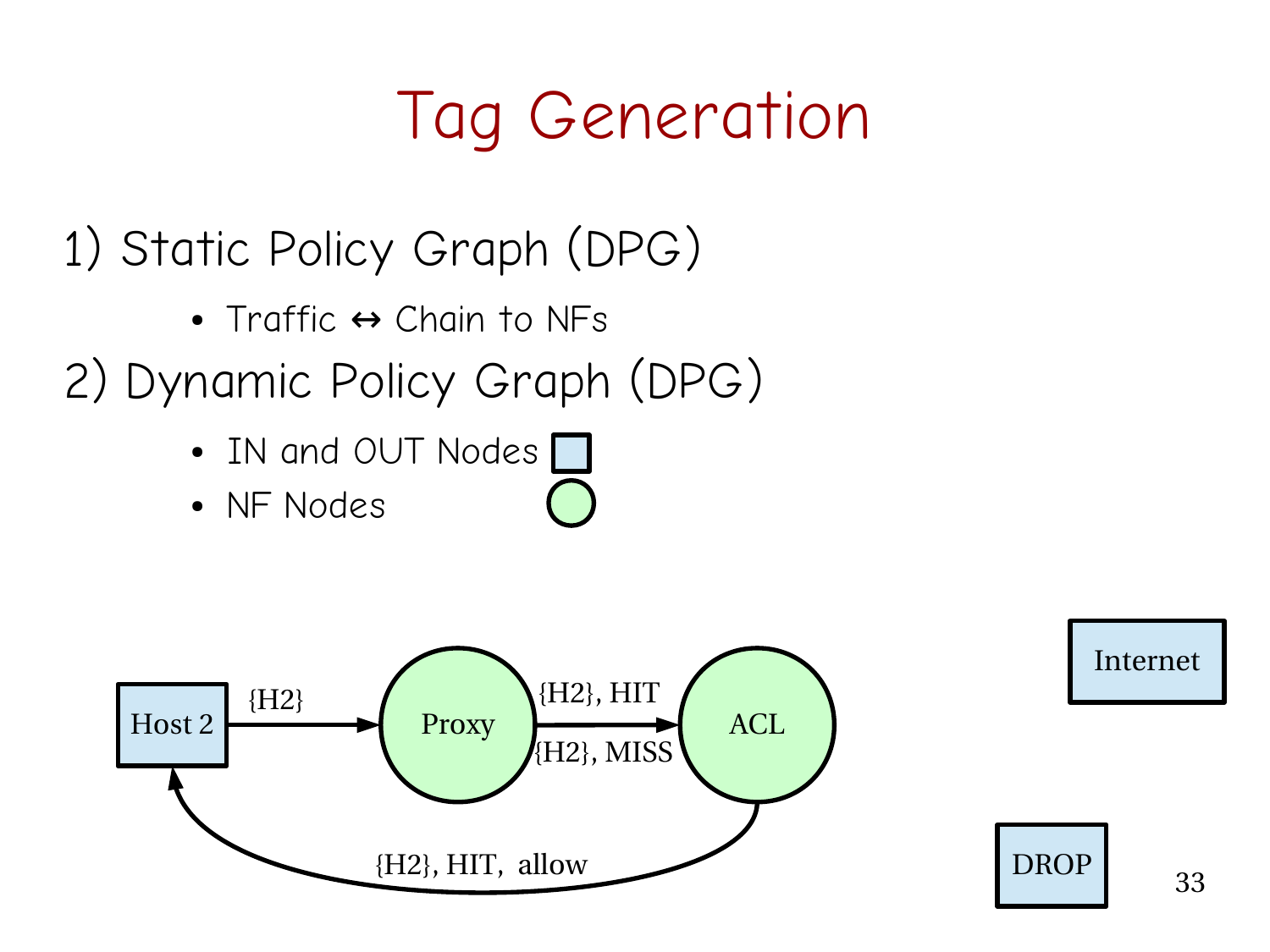- 1) Static Policy Graph (DPG)
	- Traffic  $\Leftrightarrow$  Chain to NFs
- 2) Dynamic Policy Graph (DPG)
	- IN and OUT Nodes [
	- NF Nodes

![](_page_33_Figure_6.jpeg)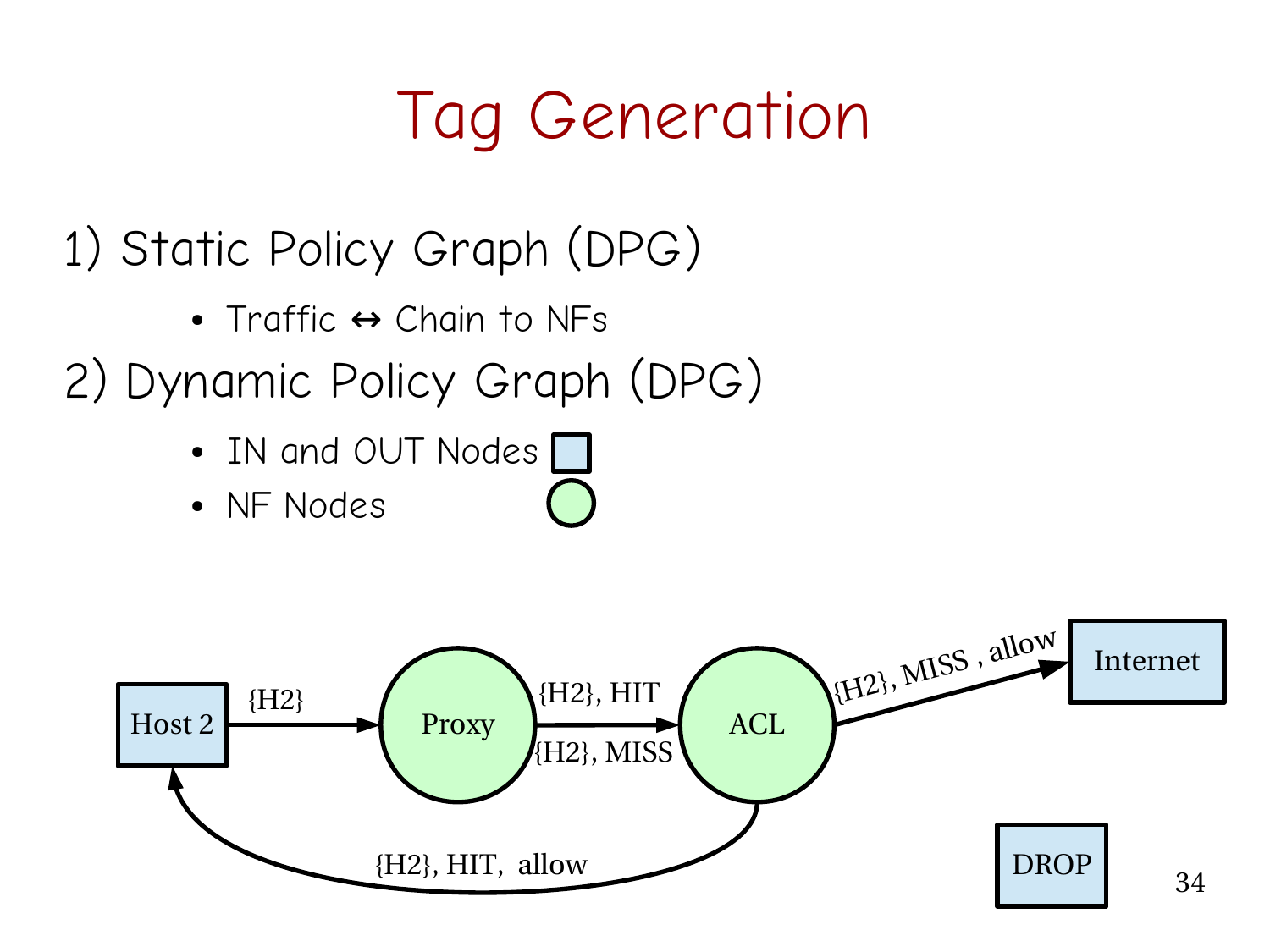- 1) Static Policy Graph (DPG)
	- Traffic  $\leftrightarrow$  Chain to NFs
- 2) Dynamic Policy Graph (DPG)
	- IN and OUT Nodes [
	- NF Nodes

![](_page_34_Figure_6.jpeg)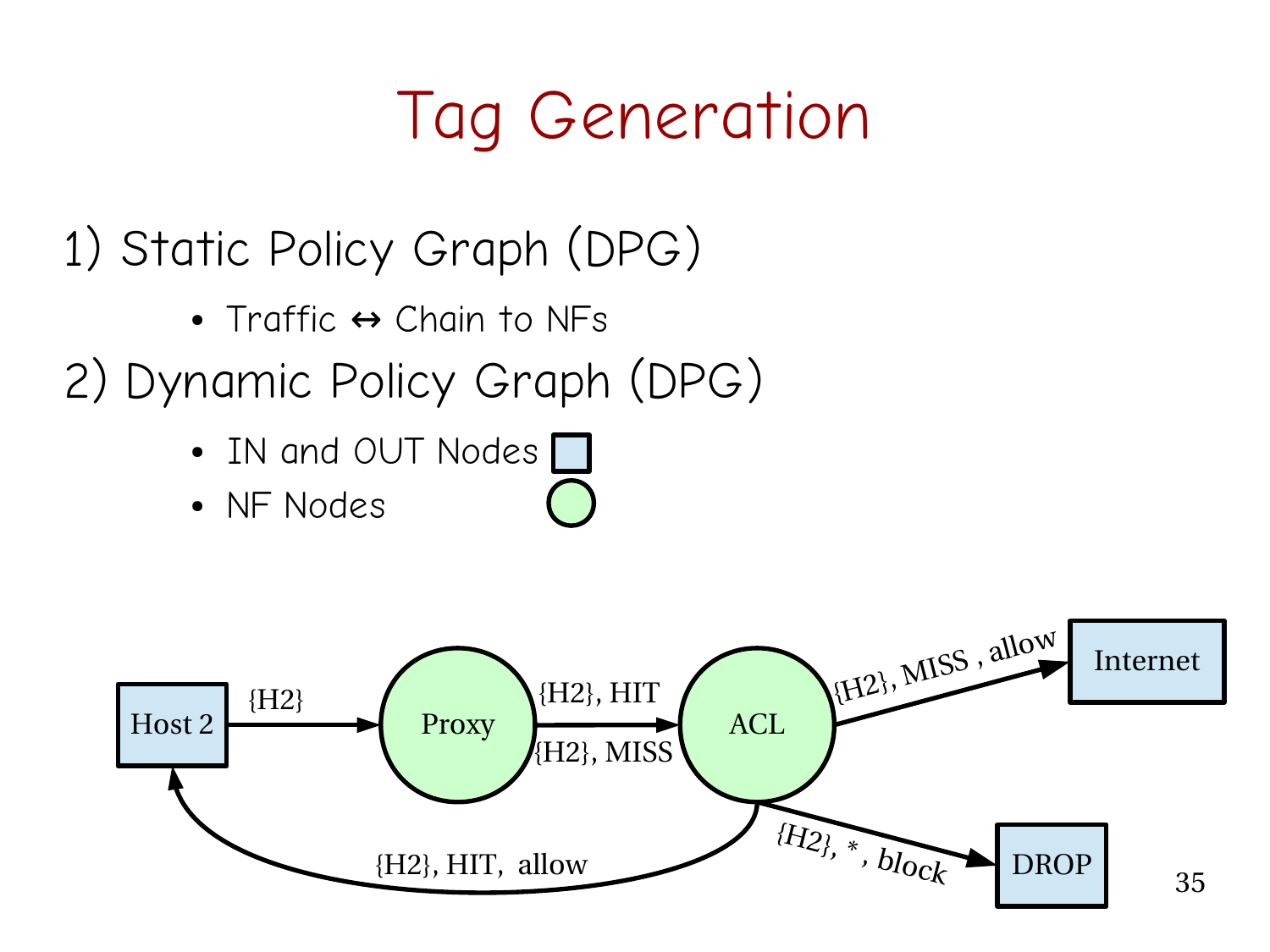- 1) Static Policy Graph (DPG)
	- Traffic  $\Leftrightarrow$  Chain to NFs
- 2) Dynamic Policy Graph (DPG)
	- IN and OUT Nodes |
	- NF Nodes
	- **Unique Tag for a packet on the edge of the graph**

![](_page_35_Figure_7.jpeg)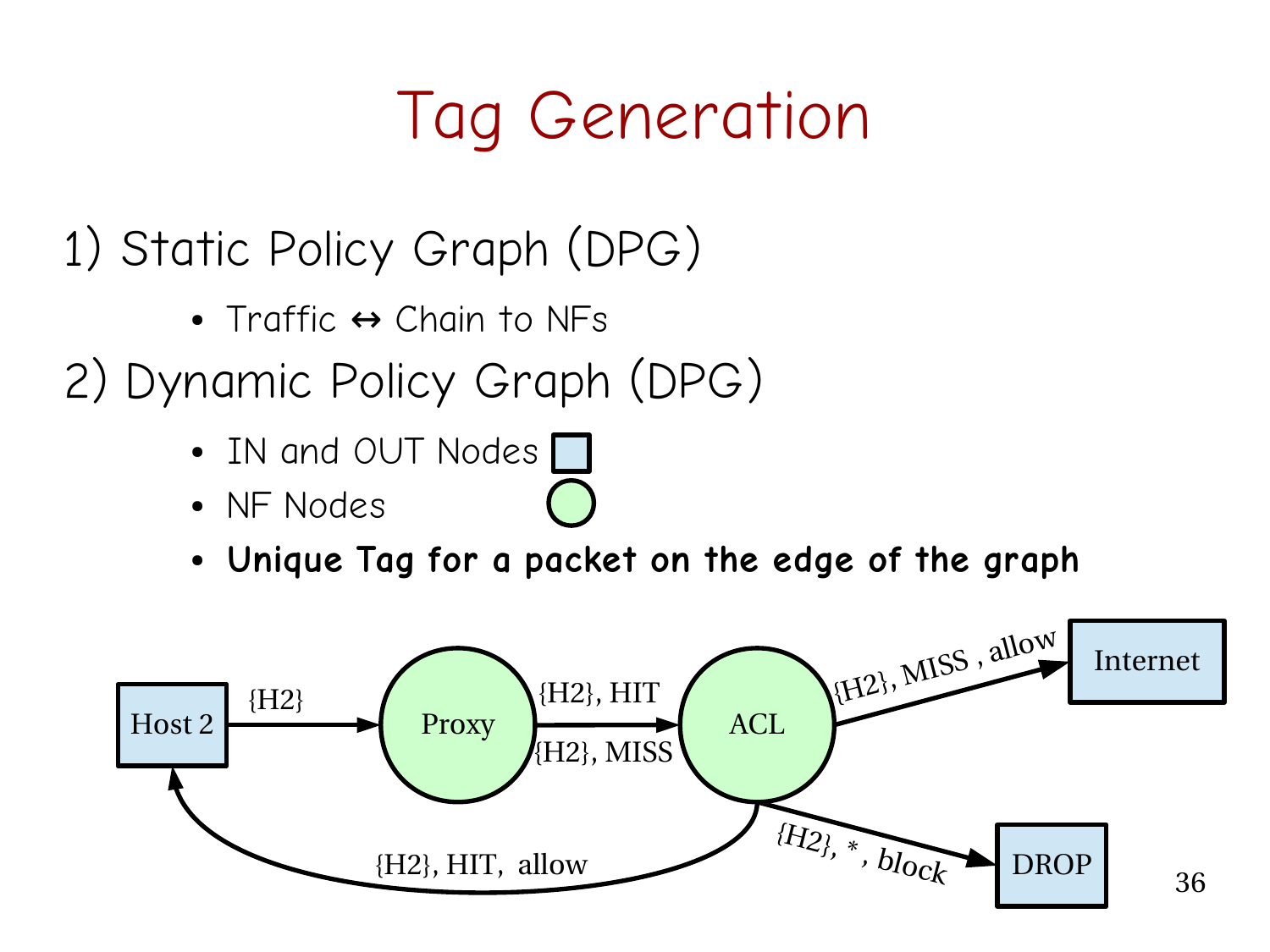![](_page_36_Figure_0.jpeg)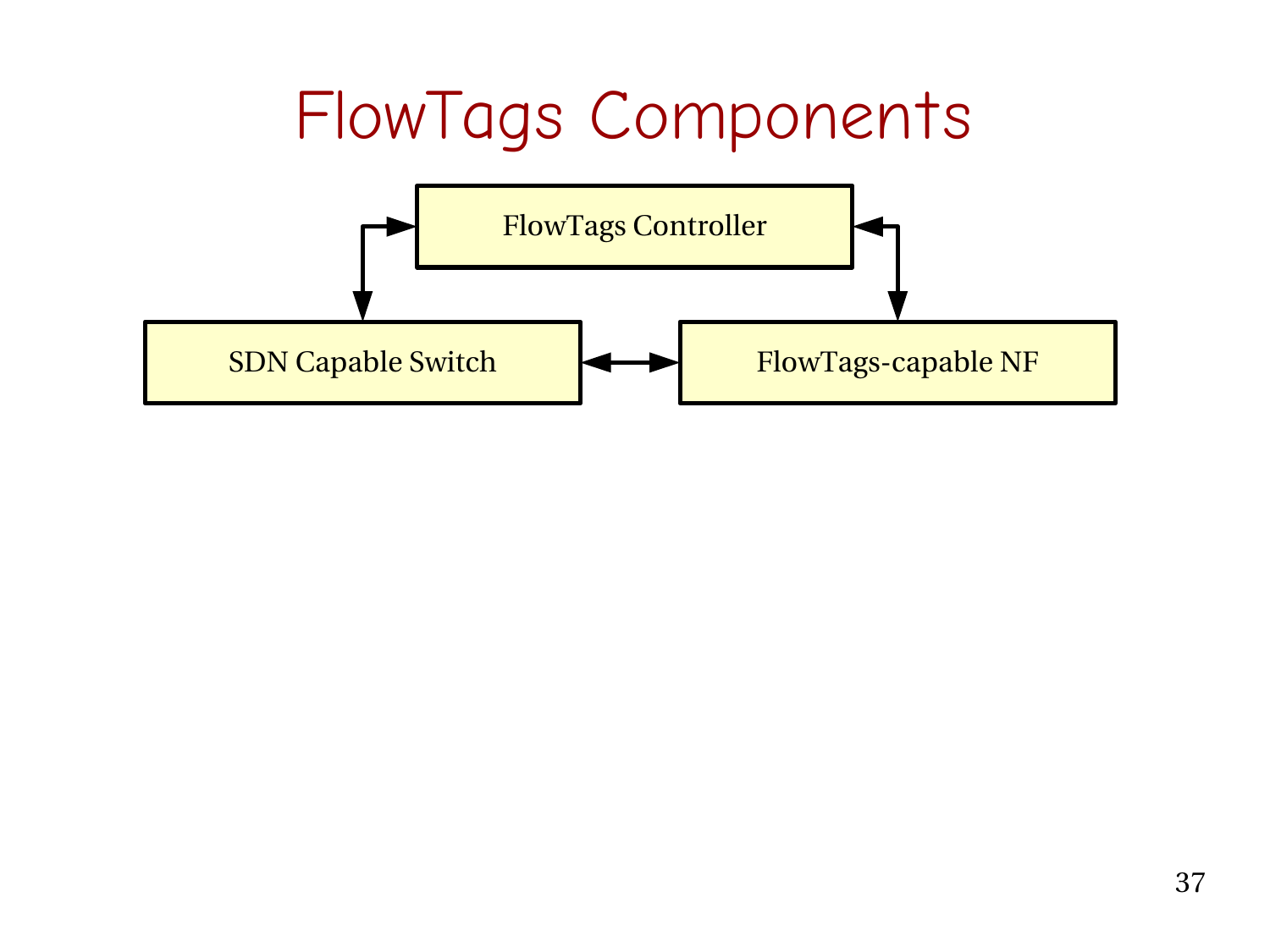![](_page_37_Figure_0.jpeg)

● FT\_GENERATE\_QRY & FT\_GENERATE\_RSP – for Tag generation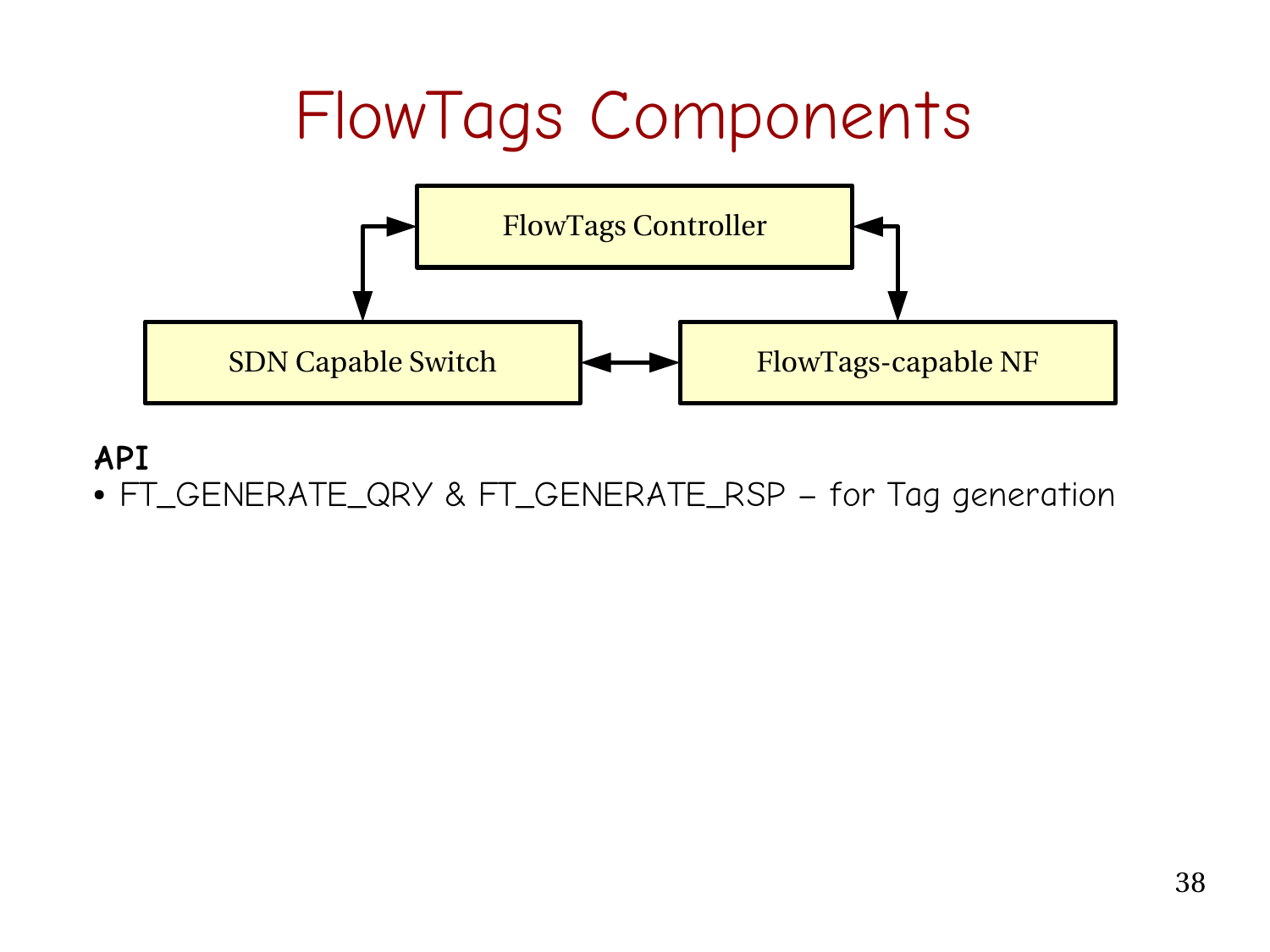![](_page_38_Figure_0.jpeg)

- FT\_GENERATE\_QRY & FT\_GENERATE\_RSP for Tag generation
- FT\_CONSUME\_QRY & FT\_CONSUME\_RSP for Tag consumption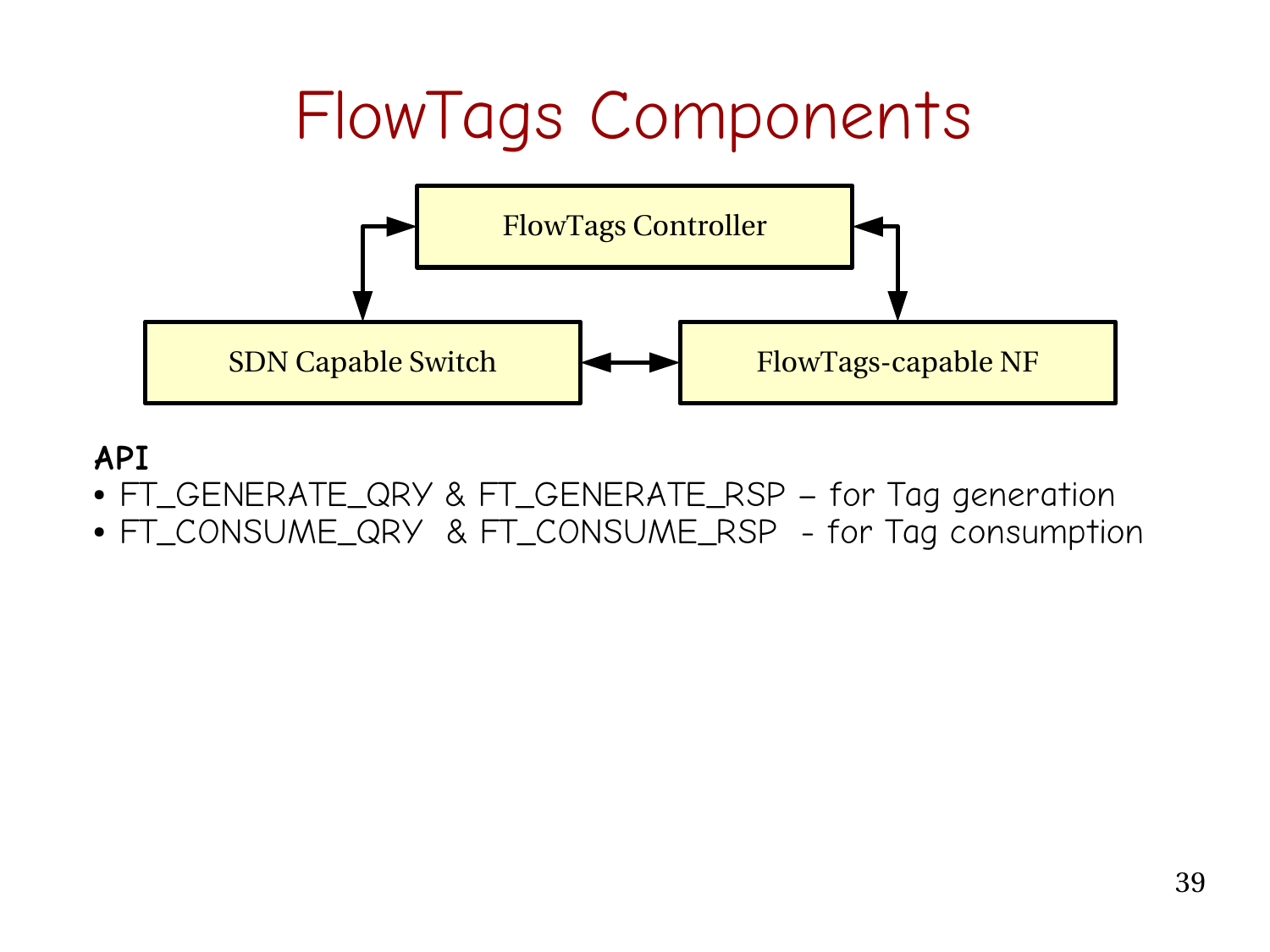![](_page_39_Figure_0.jpeg)

- FT\_GENERATE\_QRY & FT\_GENERATE\_RSP for Tag generation
- FT\_CONSUME\_QRY & FT\_CONSUME\_RSP for Tag consumption
- OFPT\_PACKET\_IN switch notifying reception of Tag'ed packet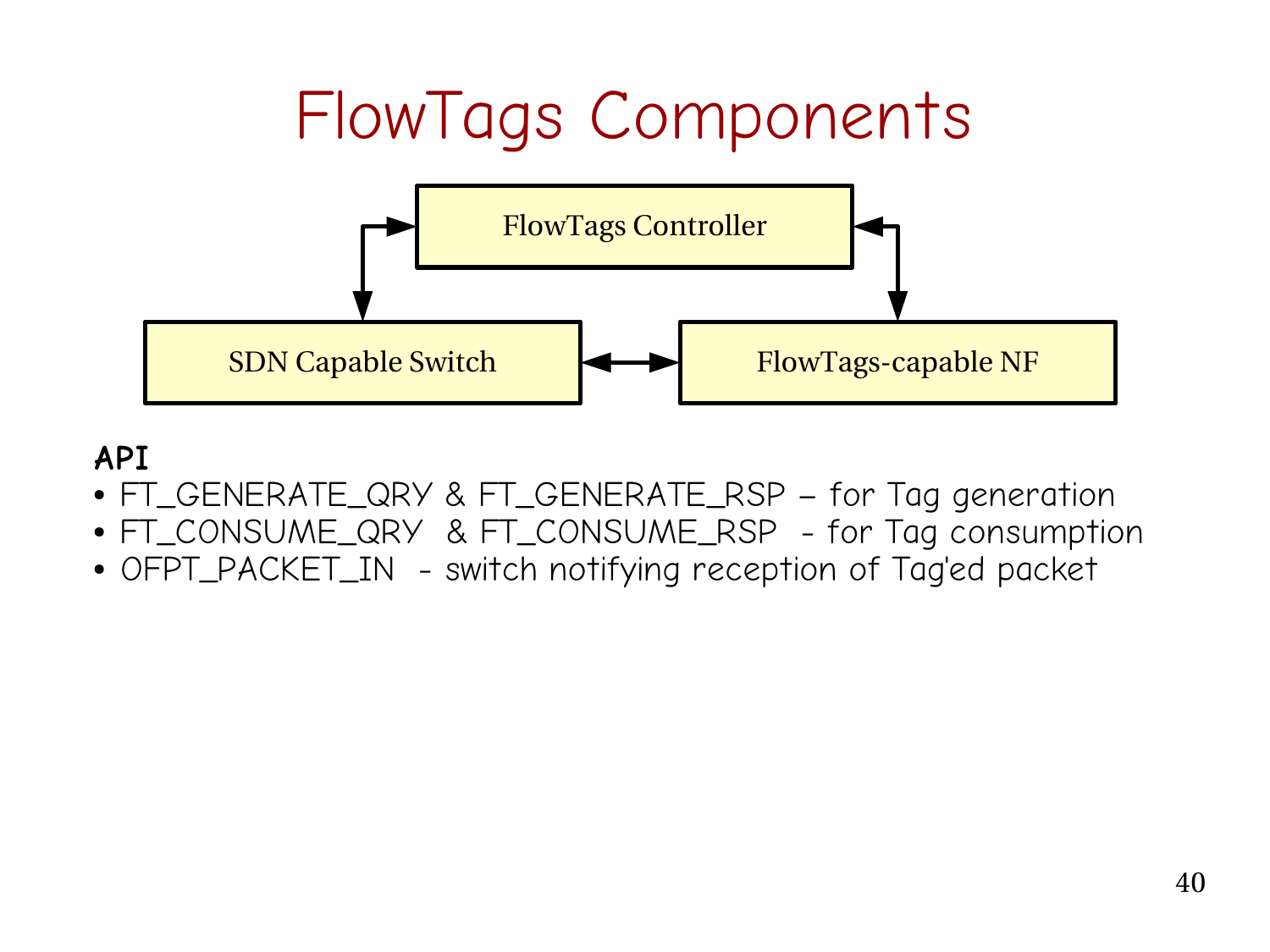![](_page_40_Figure_0.jpeg)

- FT\_GENERATE\_QRY & FT\_GENERATE\_RSP for Tag generation
- FT\_CONSUME\_QRY & FT\_CONSUME\_RSP for Tag consumption
- OFPT\_PACKET\_IN switch notifying reception of Tag'ed packet

#### **Modifications to NFs**

- 1) Modify internal functions to generate and consume Tags
- 2) Shim layer for Tag generation and consumption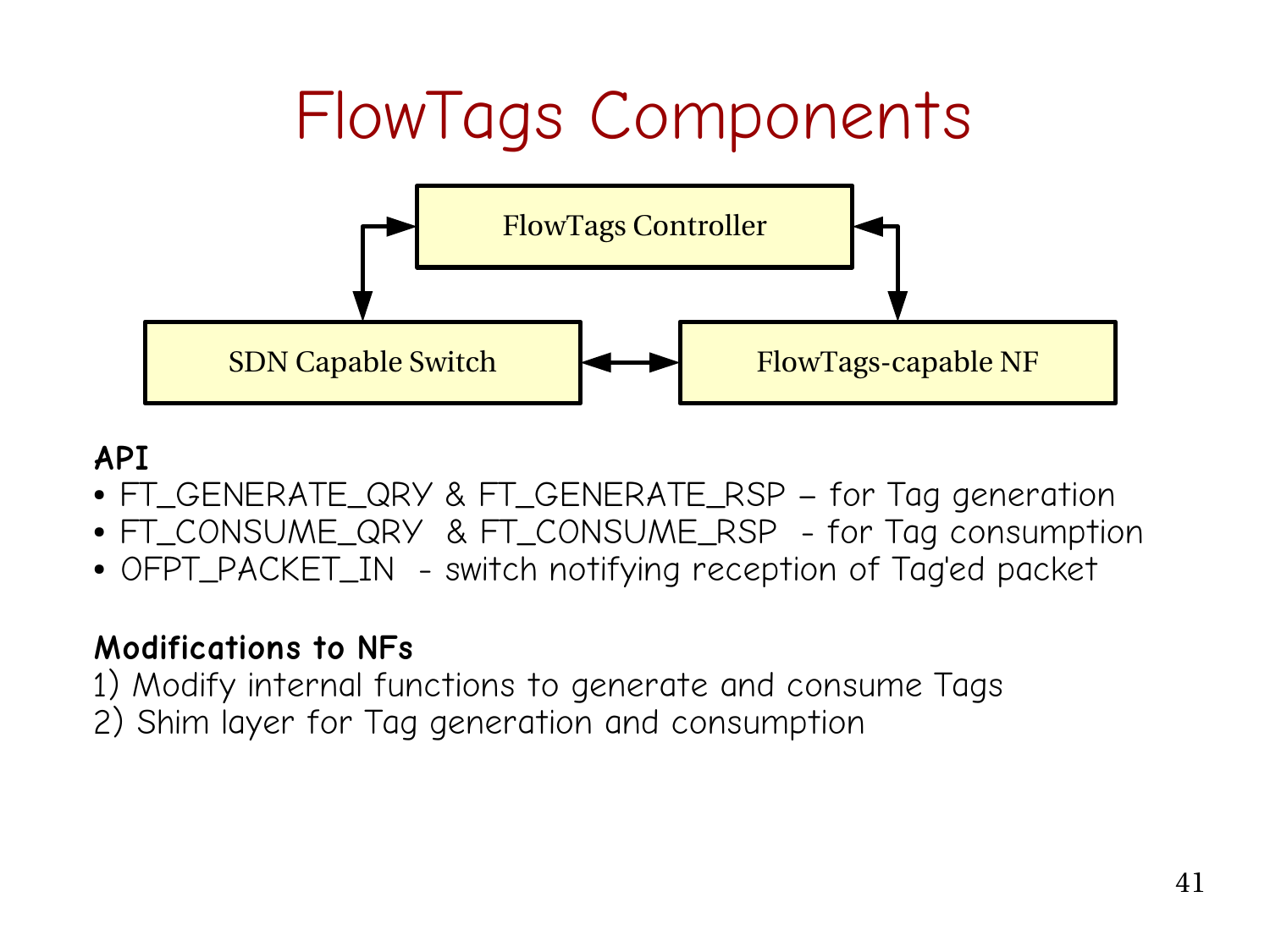# FlowTags Contribution

- Propose Tagging for ORIGINBINDINGS and PATHSFOLLOWPOLICY
- Paper details the tagging mechanism
	- Rule generation, policy abstraction, & controller interface
- Open avenues for verification and network diagnosis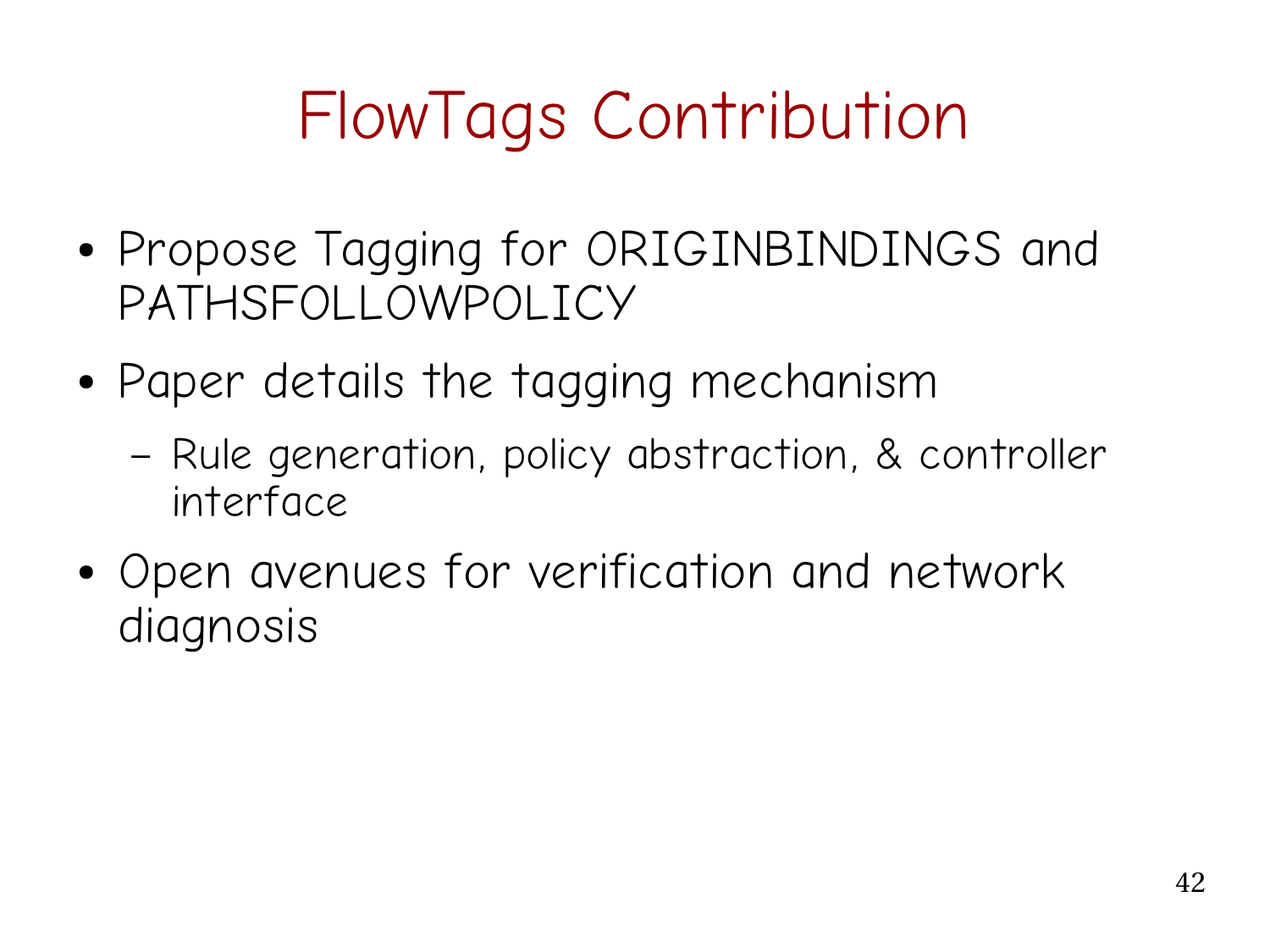# FlowTags Contribution

- Propose Tagging for ORIGINBINDINGS and PATHSFOLLOWPOLICY
- Paper details the tagging mechanism
	- Rule generation, policy abstraction, & controller interface
- Open avenues for verification and network diagnosis

#### **What if additional header(s) are available for Tags?**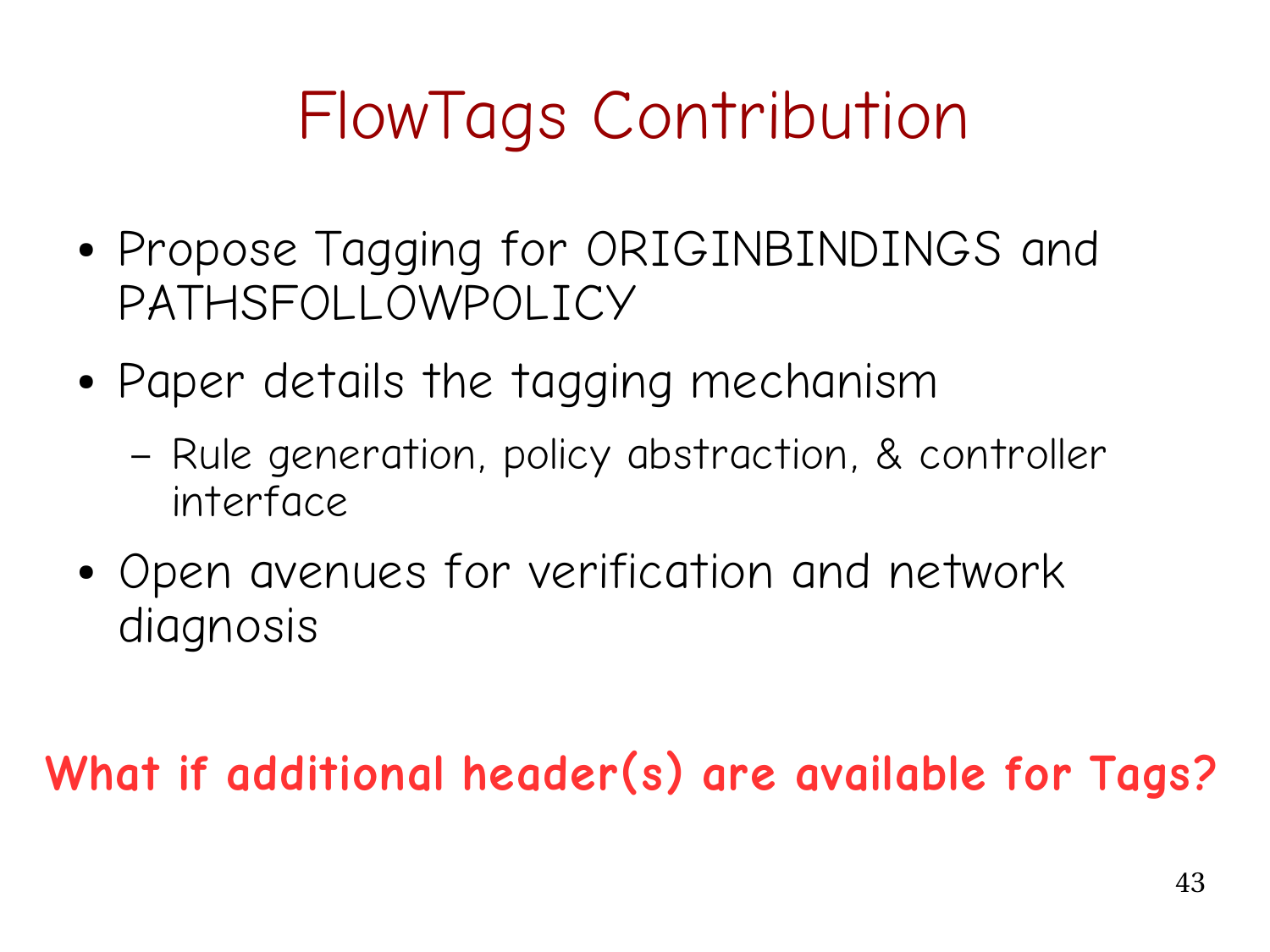# Outline

- Background
- **SIMPLE**-fying Middlebox Policy Enforcement Using SDN
- Enforcing Network-Wide Policies in the Presence of Dynamic Middlebox Actions using **FlowTags**
- **IETF Protocols**: NSH and others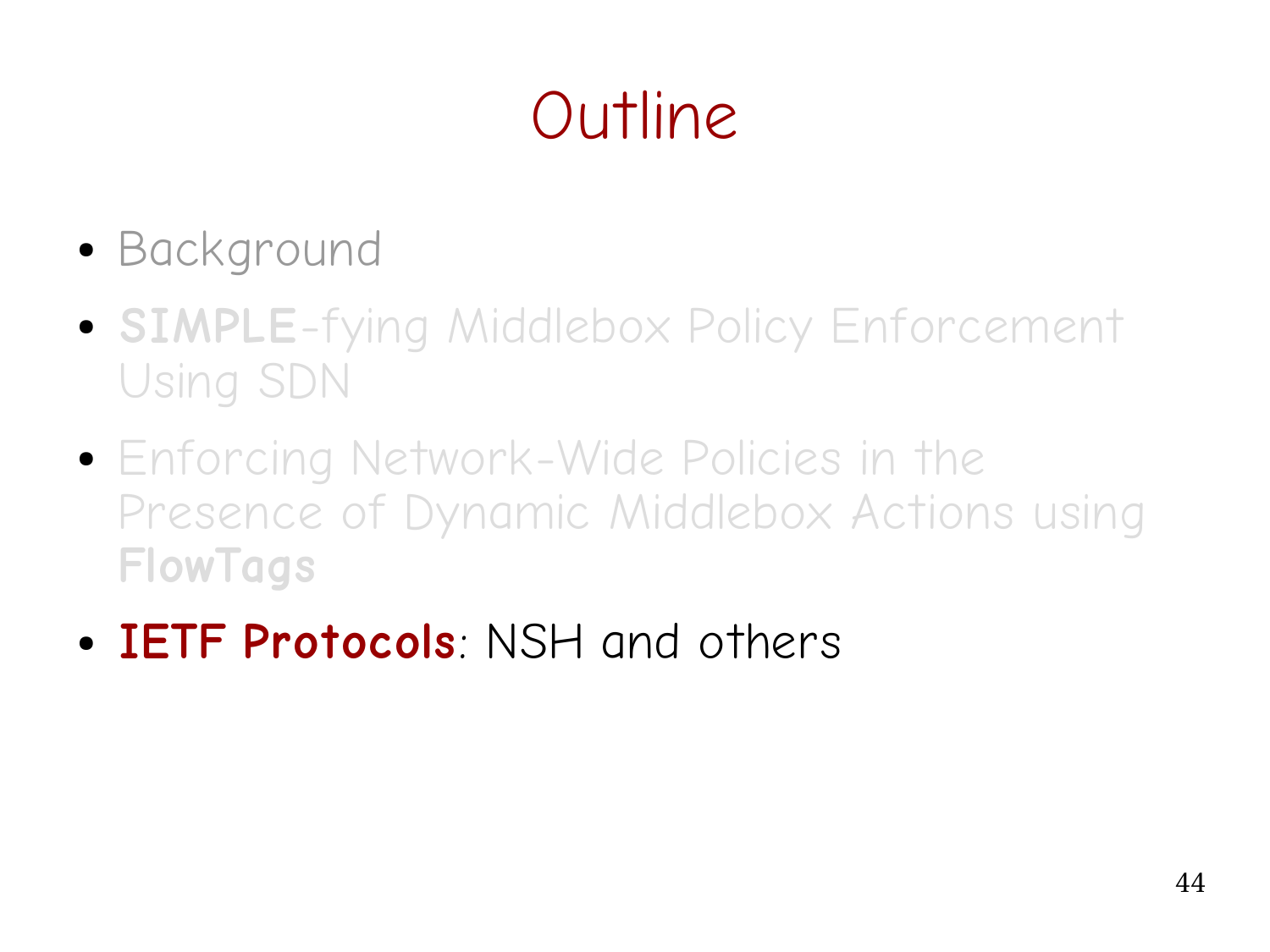# Network Service Header (NSH)

• A dataplane header for carrying information along a service path

| NSH Header                          |               |
|-------------------------------------|---------------|
| Base NSH Header (version, length, ) |               |
| Service Path ID                     | Service Index |
| <b>Network Platform Context</b>     |               |
| <b>Network Shared Context</b>       |               |
| <b>Service Platform Context</b>     |               |
| <b>Service Shared Context</b>       |               |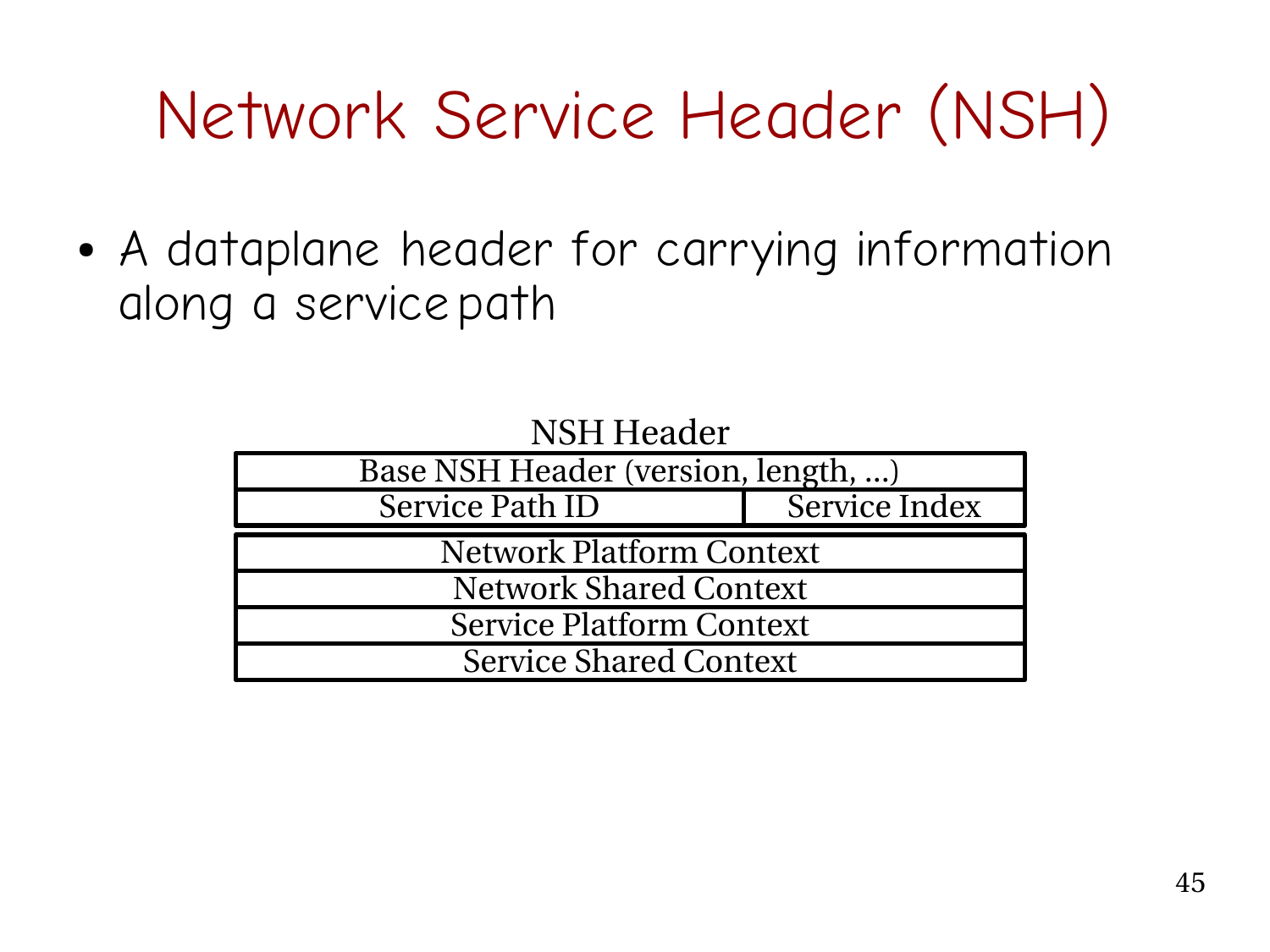# Network Service Header (NSH)

• A dataplane header for carrying information along a service path

![](_page_45_Figure_2.jpeg)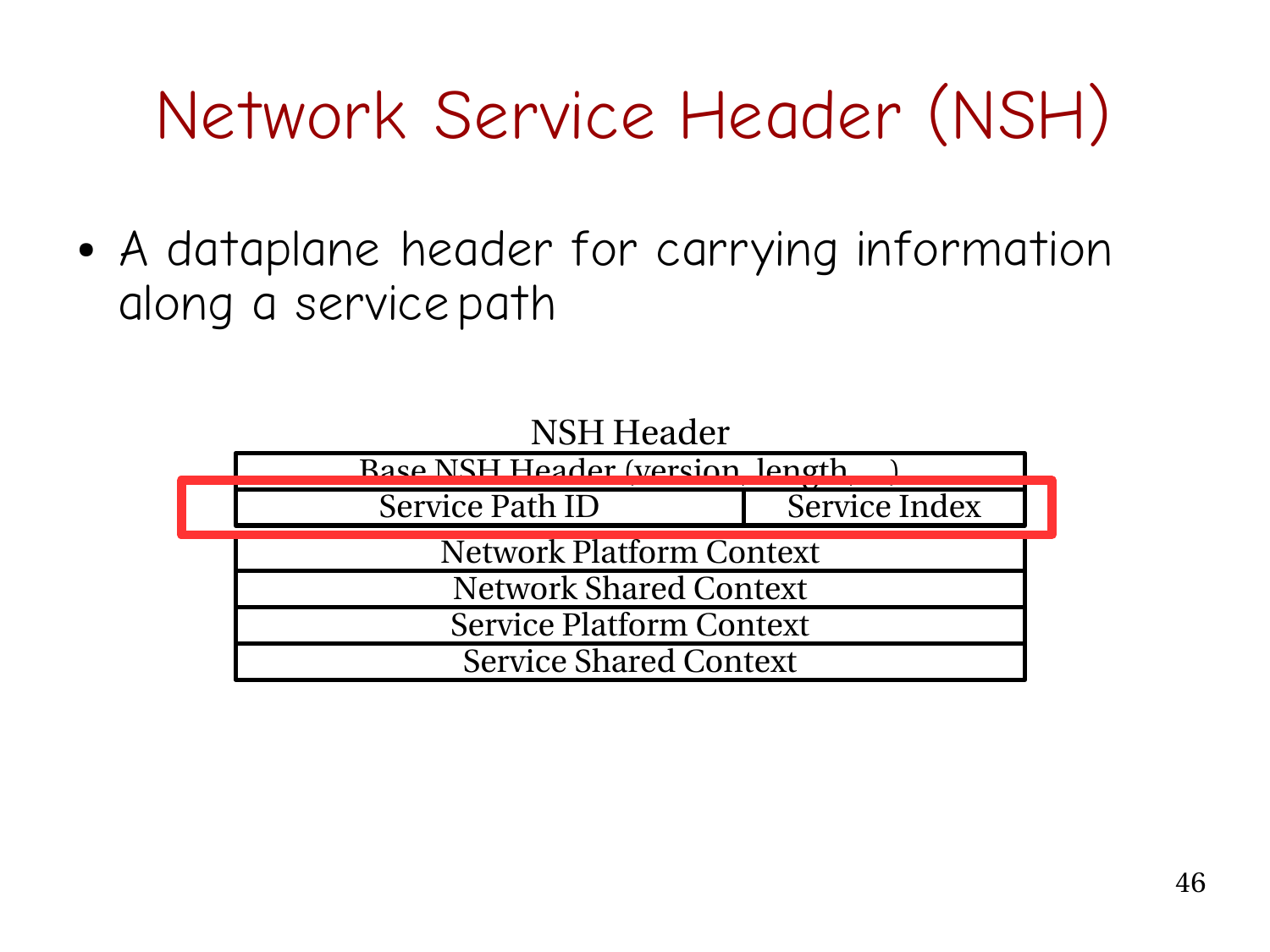# Network Service Header (NSH)

• A dataplane header for carrying information along a service path

![](_page_46_Figure_2.jpeg)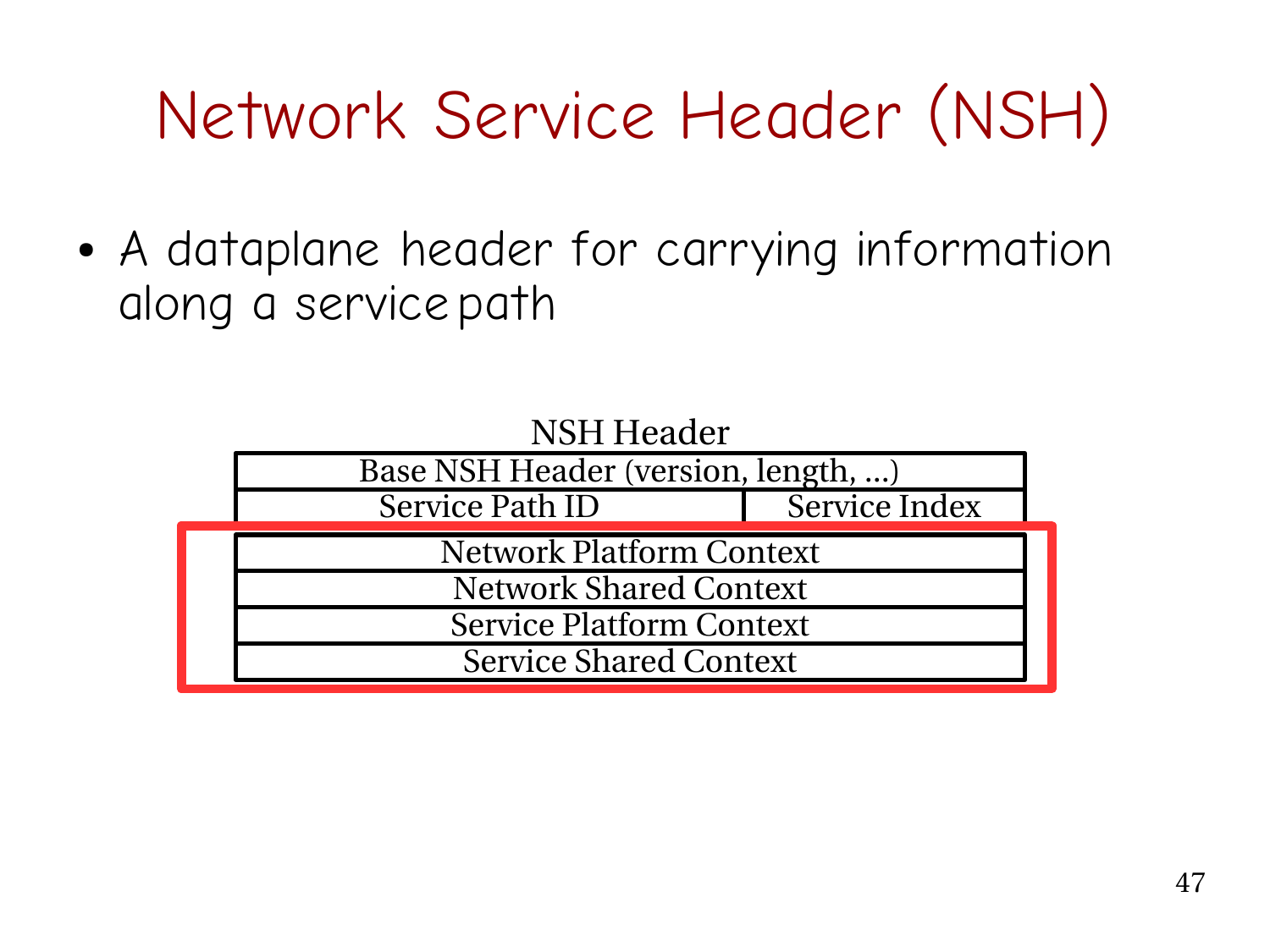# Summary

- SIMPLE
	- Works with Off-the-shelf NFs
	- Suffers from uncertainty on policy realization
- FlowTags
	- Tagging flows as they traverse NFs
	- NFs need to be modified
	- Existing headers can be used
- IETF proposals like NSH
	- Context information can be shared